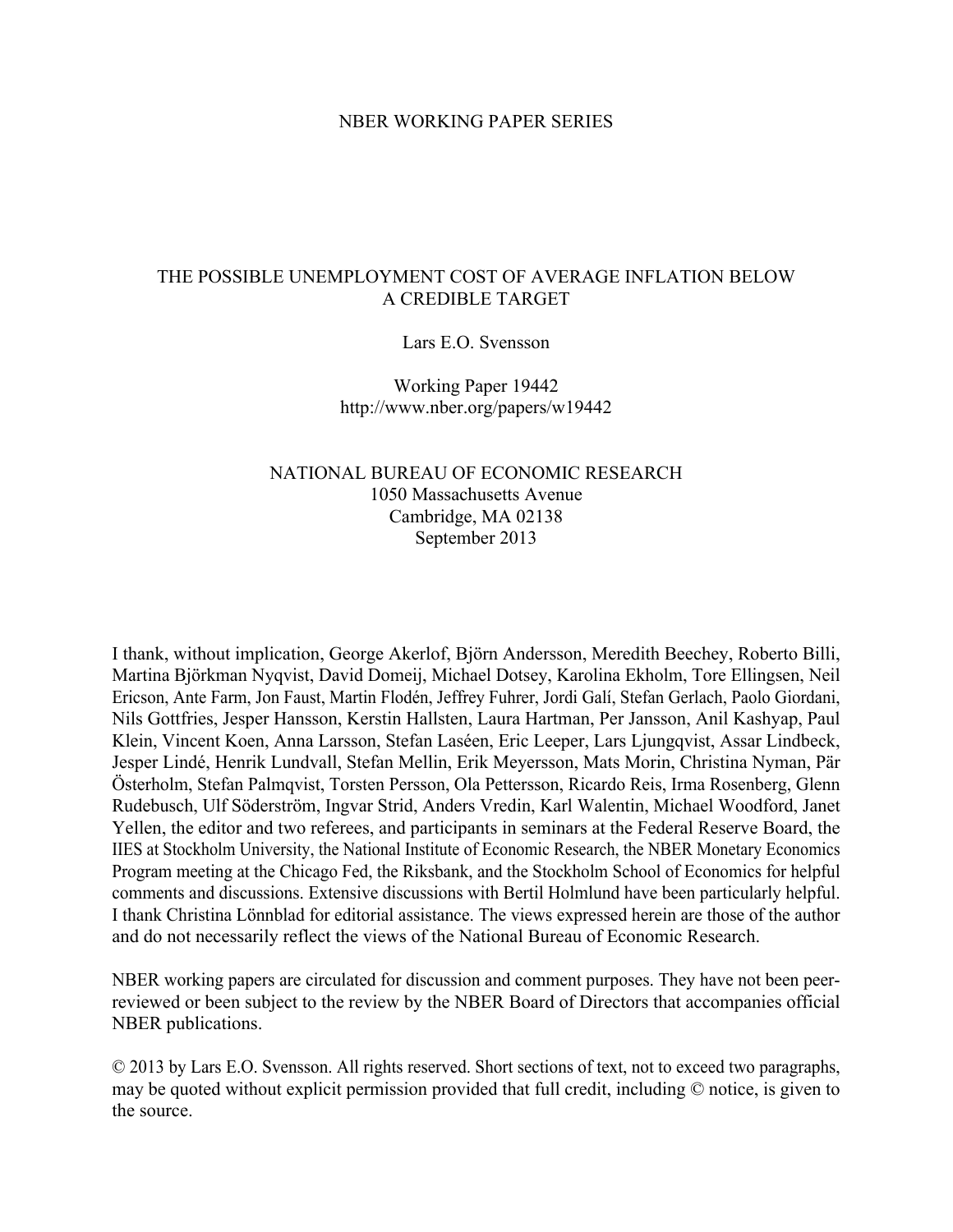The Possible Unemployment Cost of Average Inflation below a Credible Target Lars E.O. Svensson NBER Working Paper No. 19442 September 2013. 'Tgxkugf 'Crtkn'4236 JEL No. E24,E31,E52,E58

#### **ABSTRACT**

If inflation expectations become firmly anchored at the inflation target even when average inflation deviates from the target, the long-run Phillips curve becomes non-vertical. During 1997-2011, average inflation expectations in Sweden have been close to the inflation target of 2 percent, whereas average inflation has fallen short of the target by 0.6 percentage points. The estimates reported suggest that the slope of the long-run Phillips curve is about 0.75. Then the average unemployment rate has been about 0.8 percentage points higher than if average inflation had been on target. This is a large unemployment cost of undershooting the inflation target.

Lars E.O. Svensson SIFR - The Institute for Financial Research Swedish House of Finance Stockholm School of Economics Drottninggatan 98 SE-11160 Stockholm Sweden and Stockholm University and also NBER lars.svensson@iies.su.se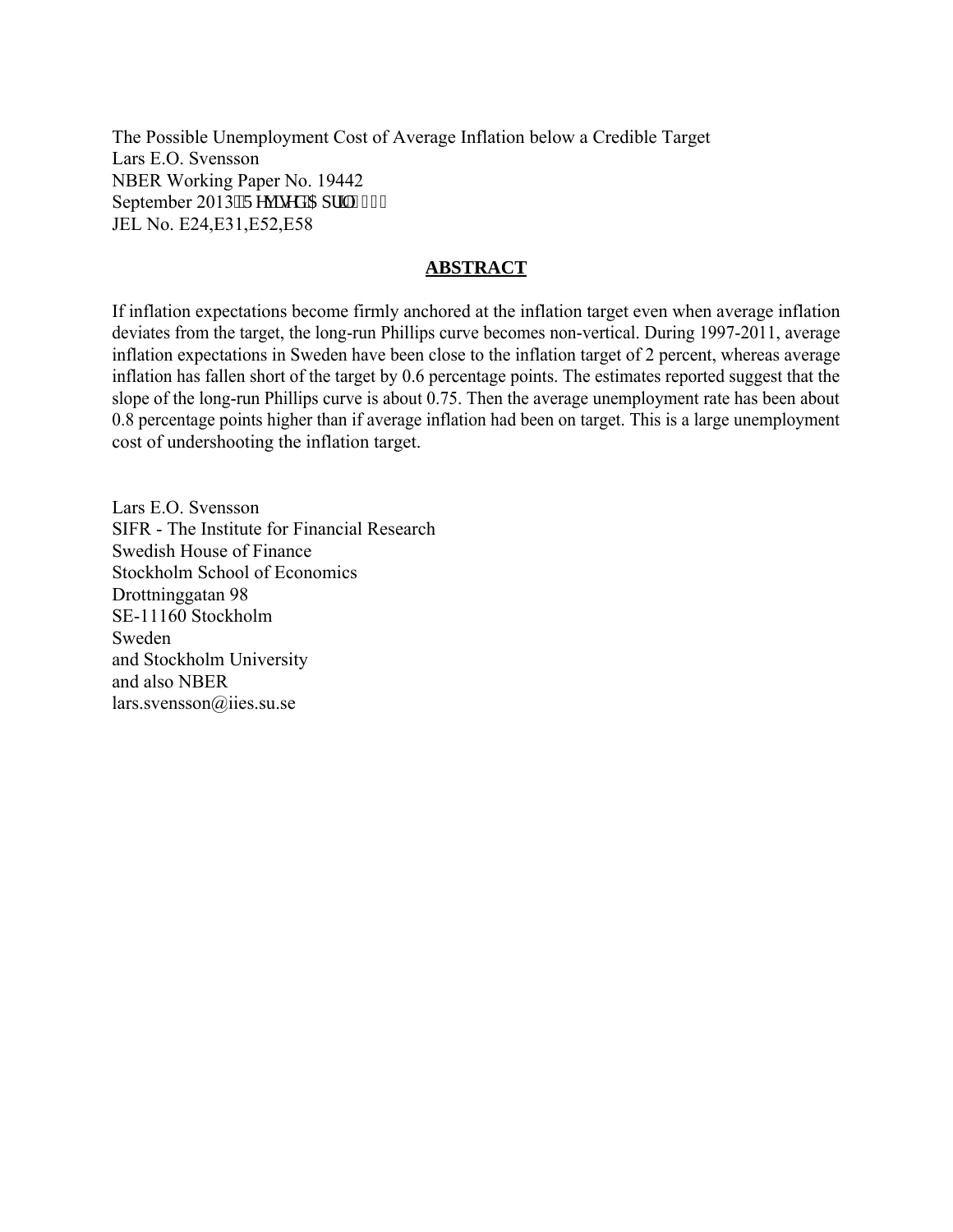In 1993, the Riksbank announced an official target for annual CPI inflation of 2 percent, to apply from 1995. By 1997, the new inflation-targeting regime had been established, in the sense that the inflation target was credible (inflation expectations were in line with the target), the repo rate (the Riksbank's policy rate) had been lowered to a normal level, and the Riksbank had had a few years to learn how to conduct inflation targeting. Over the next 15 years, 1997-2011, average CPI inflation has equaled 1.4 percent and has thus fallen short of the target by 0.6 percentage points. In contrast, in Australia, Canada, and the U.K., which have had a fixed inflation target as long as Sweden, average inflation has been on or very close to the target. Has this undershooting of the inflation target in Sweden had any costs in terms of higher average unemployment? This depends on whether the long-run Phillips curve in Sweden is vertical or not. During 1997-2011, inflation expectations in Sweden have been anchored to the inflation target, in the sense that average inflation expectations have been close to the target. The inflation target has thus been credible. If inflation expectations are anchored to the target also when average inflation deviates from the target, the long-run Phillips curve is no longer vertical but downward-sloping. Then, average inflation below the credible target means that average unemployment is higher than it would have been if average inflation had been on target. The estimates reported below suggest that the average unemployment rate has been 0.8 percentage points higher during 1997-2011. This is a large unemployment cost of undershooting the inflation target. Some simple robustness tests indicate that the estimate of the unemployment cost is rather robust.

It is well known that inflation expectations have become anchored in many countries. It has been noted that this may explain why inflation has become less persistent, as discussed by Williams (2006). Fuhrer (2011) notes that inflation expectations for the U.S. have been anchored from 2000 onwards and estimates a downward-sloping long-run Phillips curve. IMF (2013) notes that longer-term inflation expectations have become more firmly anchored in many countries and that Phillips curves appear to have become flatter, in that inflation has become less responsive to changes in economic slack. What is new in my paper is the empirical evidence for Sweden that anchored inflation expectations have led to a downward-sloping long-run Phillips curve, that average inflation below a credible inflation target has brought higher average unemployment than if average inflation had been kept on target, and that this average unemployment cost for Sweden is substantial. Furthermore, the Swedish case stands out – central banks in other countries that have had inflation targets for as long as Sweden have avoided such unemployment costs by keeping long-term average inflation on or close to the target.

The paper is outlined as follows: Section 1 discusses inflation and inflation expectations in Sweden since the introduction of the inflation target. Section 2 makes a comparison with the inflation outcome in Australia, Canada, and the U.K., which have had a fixed inflation target for as long a period of time as Sweden, and with the inflation outcome in the euro area and the United States. Section 3 discusses non-rational inflation expectations and wage-setting in Sweden. Section 4 estimates a short- and a long-run Phillips curve for Sweden. Section 5 discusses the unemployment cost of average inflation below the inflation target. Section 6 conducts some robustness tests. Section 7 estimates a long-run Phillips curve for the U.S. for 2000-2011 and shows that it is non-vertical and downward-sloping, something that Fuhrer (2011) has also noted. Section 8 does the same for Canada for 1997-2012. Since average inflation has been equal or close to a widely held perception of an unofficial Federal Reserve inflation target of about 2 percent and an official Bank of Canada inflation target of 2 percent, there is no unemployment cost of average inflation below target in these countries. Section 9 provides some conclusions. Appendices A1-A5 provide some details.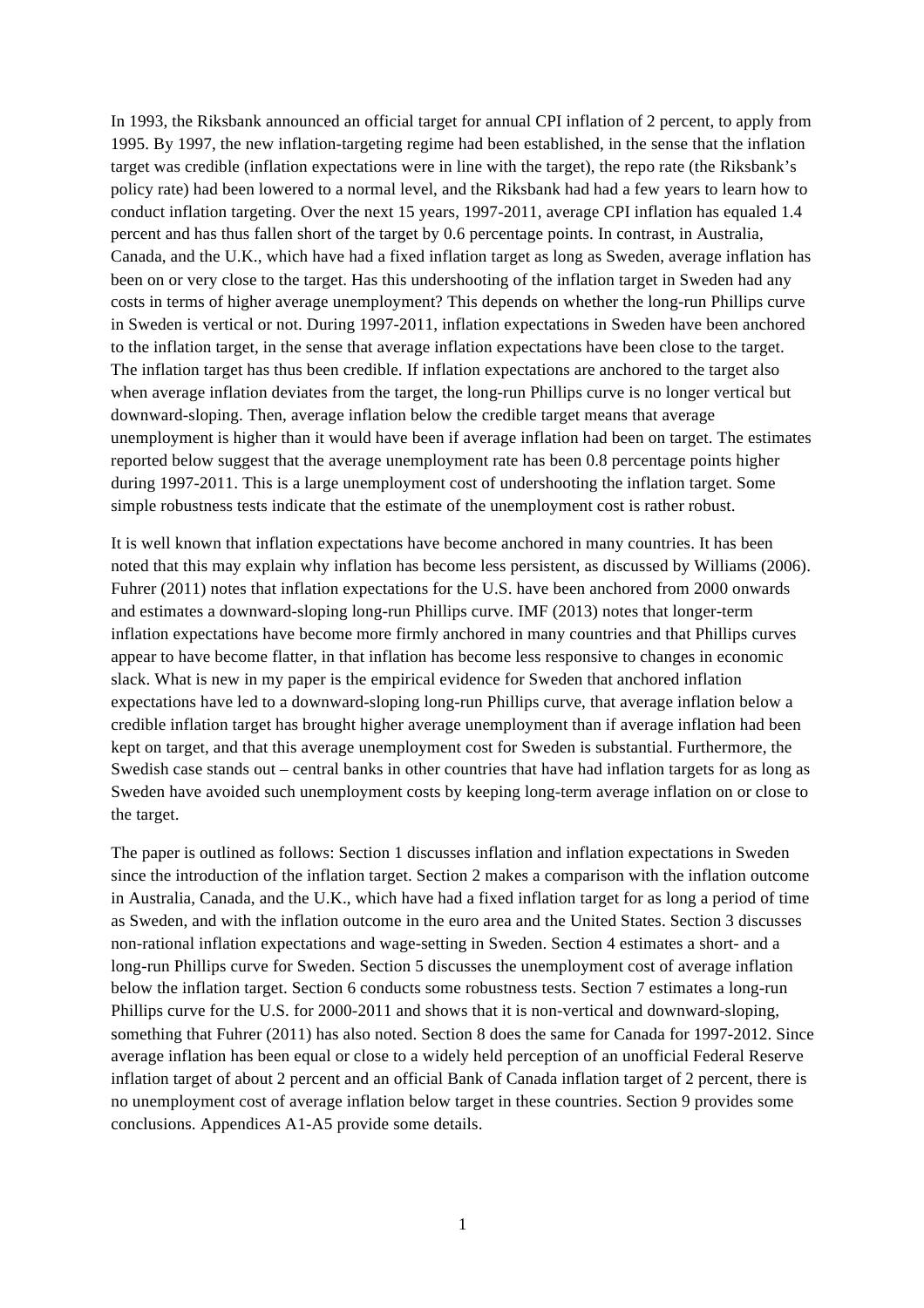### **1. Average inflation below and average inflation expectations on the target**

Figure 1 shows quarterly data from 1996 through 2011 of real-time annual CPI inflation, inflation expectations from the survey the Riksbank has commissioned from TNS Sifo Prospera of annual CPI inflation one and two years ahead, and the unemployment rate (15-74 age group). Throughout this paper, I assume that the Prospera survey is representative of private-sector inflation expectations in  $Sweden.<sup>1</sup>$ 

Figure 1. Annual CPI inflation, CPI inflation expectations one and two years ahead (Prospera, all interviewees), and unemployment (15-74 age group).



During the period 1997-2011, average real-time CPI inflation has equaled 1.43 percent, thus undershooting the target of 2 percent by about 0.6 percentage points. Average revised CPI inflation was even lower, 1.31 percent during the same period. $2^2$ 

It is not quite obvious whether real-time or revised inflation data is most appropriate for the present study. One may argue that it was real-time inflation data that were published and perceived as relevant at the time, and that it was these data that influenced expectations, wage setting, employment and other economic decisions. On the other hand, one might argue that uncovering the relations between unemployment and inflation calls for the most accurate, and thus revised, data to be used. But without a more detailed and precise model of agents' behavior, information, and decisions, it is not clear whether "true" data is more relevant than "perceived" data in this case. Furthermore, as shown in the robustness tests below, the slope of the long-run Phillips curve is not sensitive to whether real-time or revised data are used. Thus, the main difference is that with real-time inflation instead of revised, average inflation undershoots the inflation target by about 0.6 percentage points instead of about 0.7,

l

<sup>&</sup>lt;sup>1</sup> In 1995, the Riksbank commissioned Prospera Research (now TNS Sifo Prospera) to conduct a survey of the expectations of inflation and wage increases of a panel of labor market organizations, purchase managers, and money-market players. The first report was published in November 1995. Initially the survey was to be published three times a year, but from 1996 the survey was conducted quarterly. Later the survey was expanded to include expectations of future GDP growth and repo rates and, for money-market players, also expectations of future five-year government bond rates and USD and EUR exchange rates.<br><sup>2</sup> As is explained in Sveriges Riksbank (2004), before 2005, CPI inflation was measured by Statistics Sweden

not as the annual percentage increase in the CPI but with a method that excluded substitution effects on the composition of the consumption basket, making measured inflation on average 0.2 percentage points higher. From 2005, CPI inflation is measured as the annual percentage change in the CPI.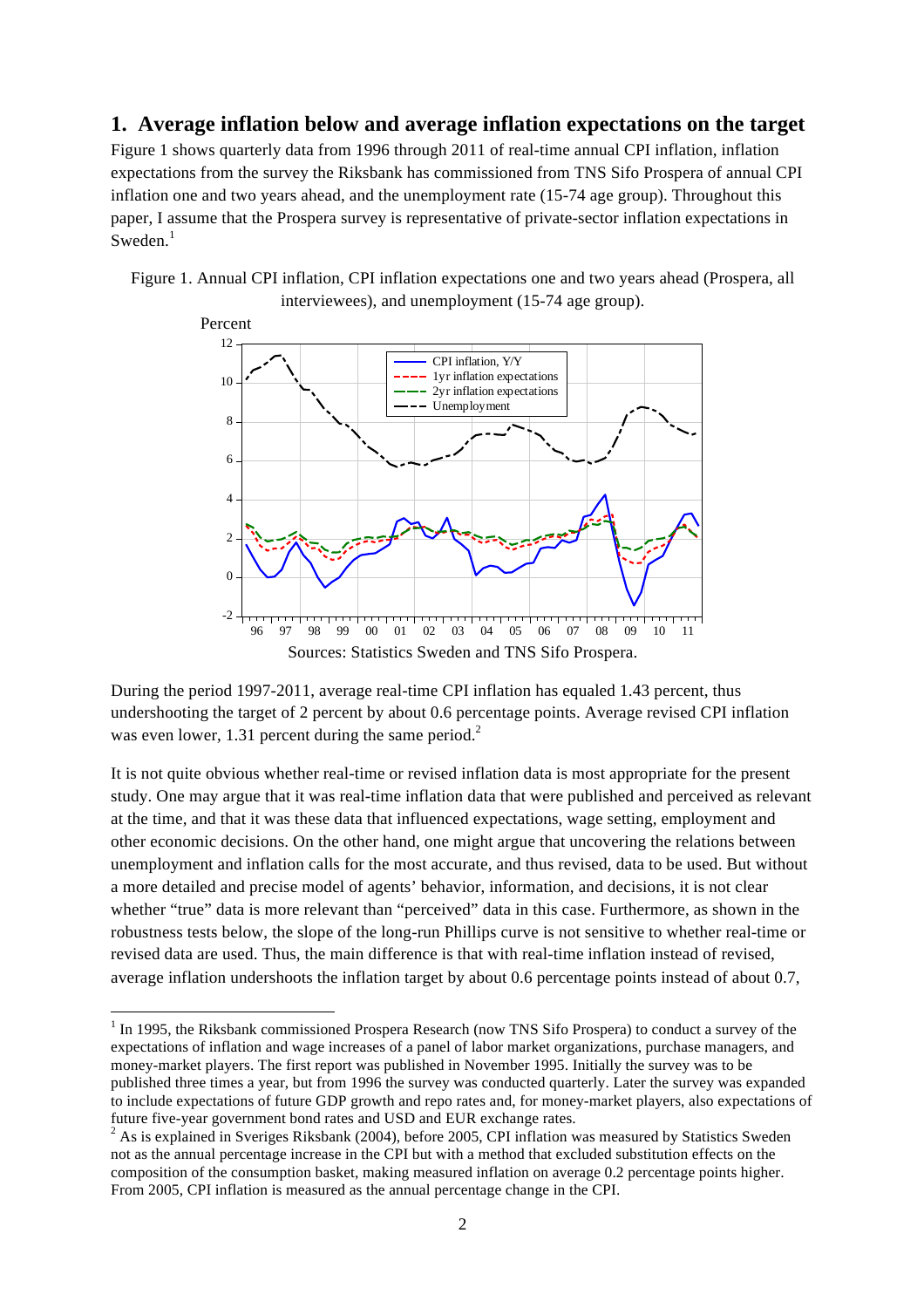and the average unemployment cost is about 0.8 percentage points instead of about 0.9. In the contentious Swedish debate about the Riksbank's deviation from its inflation target and the associated average unemployment cost, using real-time data has the advantage that it avoids possibly exaggerating the target deviation and associated unemployment cost. The deviation and cost are both large also with the real-time data. Given this, I use the real-time data.

As seen in figure 1, one- and two-year-ahead inflation expectations collected by Prospera are close to 2 percent from the second half of 1996 onwards. A different series of inflation expectations with earlier observations, collected by Aragon Securities Fondkommission and referring to expectations of money-market participants only, is shown in figure 2, together with annual CPI inflation, unemployment, and the repo rate (the Riksbank's policy rate).<sup>3</sup> The expectations shown are average expectations for the next two years and the next five years. We see that the credibility of the inflation target was quite low after its announcement in January 1993. The expected average inflation for the next five years was about 4 percent through the first half of 1995. Only toward the end of 1996 is the expected average inflation for the next two and the next five years close to 2 percent.







The high inflation expectations before 1997 mean that, everything else equal, tighter monetary policy with higher unemployment was needed to bring inflation close to the target. From 1997 onwards, inflation expectations were close to 2 percent, and this reason for a tighter policy no longer applied. Furthermore, figure 2 shows that the repo rate by early 1997 had been lowered to a normal level, 4 percent. Moreover, by 1997, the Riksbank had had a few years to learn how to conduct monetary policy under inflation targeting.<sup>4</sup> Thus, by 1997, the new inflation-targeting regime had established itself. Therefore, it is appropriate to scrutinize monetary policy from 1997 and onwards.<sup>5</sup>

 $\overline{a}$ 

 $3$  The Aragon series was discontinued in 2000.

<sup>&</sup>lt;sup>4</sup> The paper Svensson (1997) about the principles of inflation targeting was written in 1996 when I was an advisor to the Riksbank and was much stimulated by several meetings with Riksbank staff and management in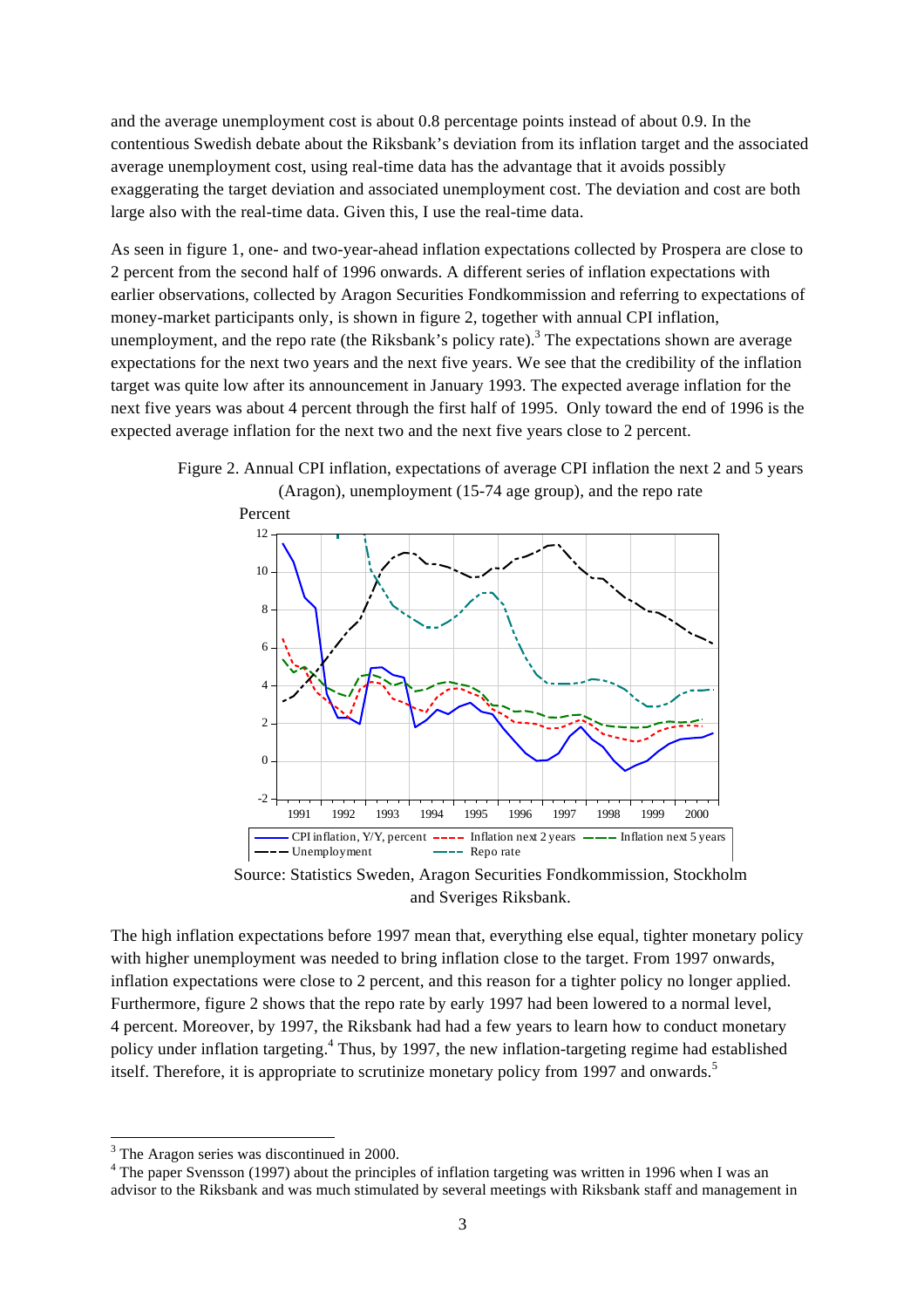Thus, both the Prospera and Aragon series indicate that inflation expectations were anchored to the inflation target from 1997, but not before, in the sense that the average inflation expectations were close to the target. Figure 3 shows five-year moving averages of inflation expectations one and two years ahead and real-time CPI inflation.





For the period 1997-2011, the average inflation expectations one and two years ahead are 1.94 and 2.13 percent, respectively. My starting point is therefore that during 1997-2011, the inflation expectations have on average equaled the target of 2 percent and that average CPI inflation has fallen short of the target by 0.6 percentage points. Before further examining the consequences of this, let me compare average inflation in Sweden with average inflation in other countries that have had a fixed inflation target as long as Sweden.

# **2. Inflation in other countries that have had a fixed inflation target as long as Sweden**

Naturally, one cannot expect average inflation to have been exactly on target over a period of about 15 years. To get an idea of what is possible, however, we can compare average inflation in Sweden to average inflation in other countries that have had a fixed inflation target as long as Sweden, that is, since the early 1990s. Those countries are Australia, Canada, and the U.K. The first country to introduce explicit inflation targeting was New Zealand in 1990, but its inflation target has not been

 $\overline{a}$ 

which the principles of inflation targeting were being debated and developed. These principles were, as far as I can remember, gradually applied from 1997 and onwards.

<sup>&</sup>lt;sup>5</sup> Andersson, Palmqvist, and Österholm (2012) discuss the inflation target attainment of the Riksbank for the period 1995-2011 and note that average real-time CPI inflation was 1.5 percent during this period (rather than 1.4 for 1997-2011). They do not discuss the consequences for average unemployment of undershooting the target. In order to discuss the consequences for average unemployment, it would be misleading to include the period 1995-1997 in the sample, since inflation expectations exceeded the inflation target before 1997, as discussed above. If the long-run Phillips curve is nevertheless estimated for the longer sample 1995-2011, the estimated slope is flatter than the benchmark estimated for 1997-2001 below, and the excess average unemployment ends up being larger than the benchmark, even if the smaller average undershooting of 0.5 percentage points is used.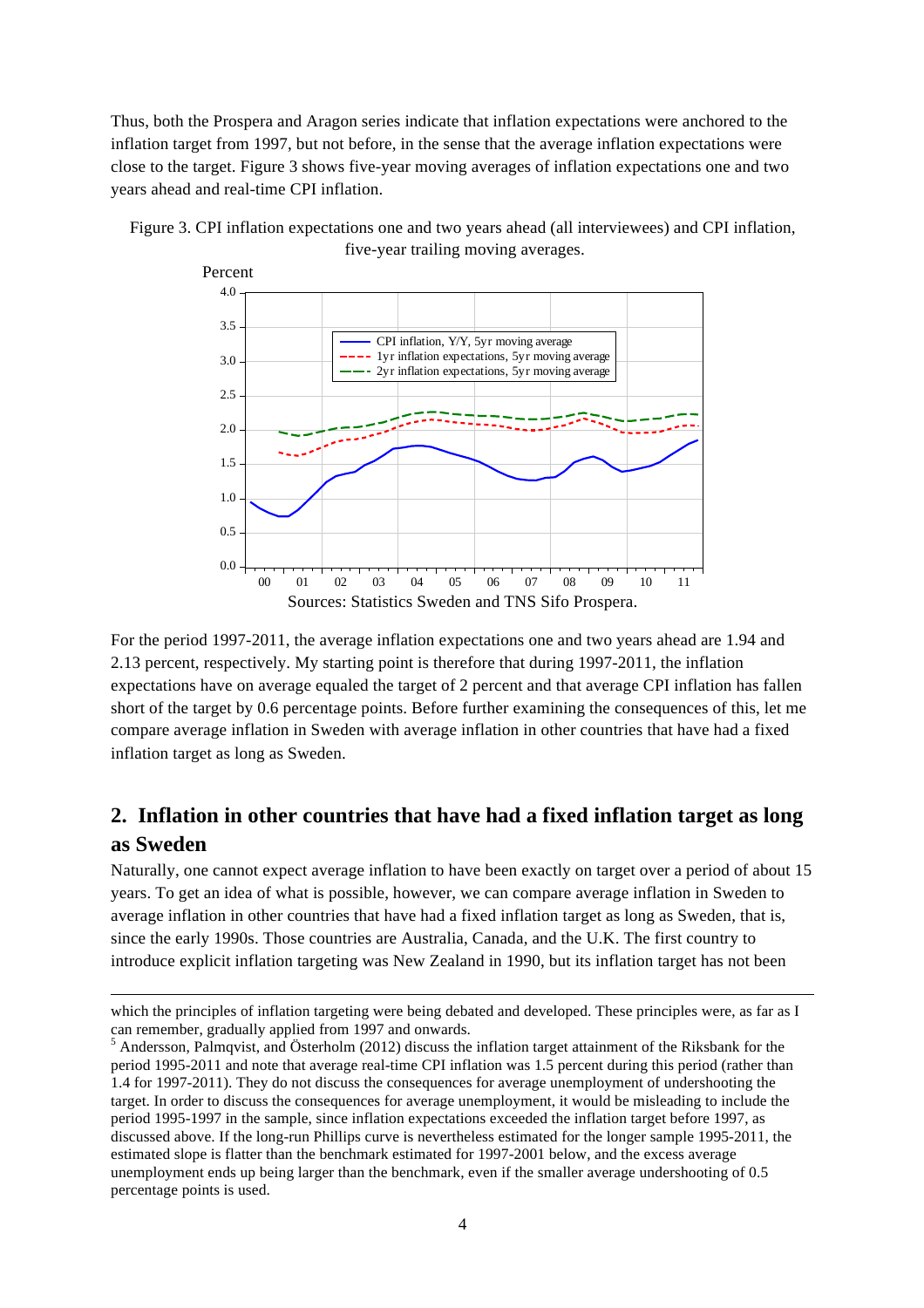fixed but has been adjusted upwards twice, making the comparison less straightforward. Therefore, it is not included in the comparison. It is also reasonable to exempt the very first years of the new inflation-targeting regime for Sweden and other countries, giving the regime some time to become established and the central bank to gain some experience. I therefore compare average inflation over the same period as for Sweden, 1997-2011.

The comparison is summarized in table 1. Australia has had an inflation target since mid-1993. The target is to achieve an average CPI inflation rate of between 2 and 3 percent over the business cycle. As shown in the table, average CPI inflation over 1997-2011 has been 2.7 percent, exceeding the midpoint of the target range by 0.2 percentage points. Canada has had an inflation target since 1991, which is 2 percent for CPI inflation from the end of 1995. Average CPI inflation over 1997–2011 is 2.0 percent.

| Country       | <b>Target</b>      | <b>Index</b> | Period        | Average | Average less target |
|---------------|--------------------|--------------|---------------|---------|---------------------|
| Australia     | $2 - 3$            | <b>CPI</b>   | 1997-2011     | 2.7     | 0.2                 |
| Canada        | 2                  | <b>CPI</b>   | 1997-2011     | 2.0     | 0.0                 |
| <b>Sweden</b> | $\mathbf 2$        | <b>CPI</b>   | 1997-2011     | 1.4     | $-0.6$              |
| <b>Sweden</b> | 2                  | <b>CPI</b>   | 1997-2007     | 1.3     | $-0.7$              |
| U.K.          | $2.5(1992 - 2003)$ | <b>RPIX</b>  | 1997-2003     | 2.4     | $-0.1$              |
|               | $2(2004-)$         | <b>CPI</b>   | 2004-2007     | 2.0     | 0.0                 |
|               | $2(2004-)$         | <b>CPI</b>   | 2008-2011     | 3.4     | 1.4                 |
|               |                    |              |               |         |                     |
| Euro area     | (< 2)              | <b>HICP</b>  | $2000 - 2011$ | 2.1     |                     |
| U.S.          | $(\leq 2)$         | Core CPI     | $2000 - 2011$ | 2.0     |                     |
|               | $(\leq 2)$         | Core PCE     | $2000 - 2011$ | 1.9     |                     |

Table 1. Inflation target, average inflation, and average deviation from target for Australia, Canada, Sweden, and the U.K.; implicit inflation target and average inflation for the euro area and the U.S

Source: Reuters Ecowin and Statistics Sweden.

The U.K. has had an inflation target from the end of 1992, which was, however, somewhat modified at the end of 2003. Up to the end of 2003, the U.K. inflation target was 2.5 percent for the RPIX price index.<sup>6</sup> Average RPIX inflation over 1997–2003 was 2.5 percent. Since 2004 the inflation target has been 2 percent for the CPI price index. I do not regard this as any significant change in the inflation target, since CPI inflation has on average been about 0.75 percentage points lower than RPIX inflation.<sup>7</sup> The average CPI inflation rate over 2004-2007 was 2.0 percent, while the average over the crisis years 2008-2011 was higher, at 3.4 percent. However, given the high unemployment rate in the United Kingdom during the crisis, optimal policy implies that inflation should overshoot the target. As previously noted, one might argue that the crisis years are special and could be excluded. If they are excluded for Sweden, the average CPI inflation rate over 1997-2007 was 1.3 percent, 0.7 percentage points below the target.

How have things turned out for the large economies, the euro area and the United States? The euro area has had a target for inflation, although during a shorter period than the countries mentioned earlier. The target is that HICP inflation should be below but close to 2 percent. The average HICP inflation rate in the euro area in the period 2000-2011 was 2.1 percent. The United States, on the other

 $<sup>6</sup>$  In the period 1992-1996, the target was expressed as 2.5 percent *or lower* in terms of the RPIX price index.</sup>  $7$  The CPI price index in the U.K. is the same as the HICP price index. Since 1993, average CPI inflation has

been 0.75 percentage points lower than average RPIX inflation.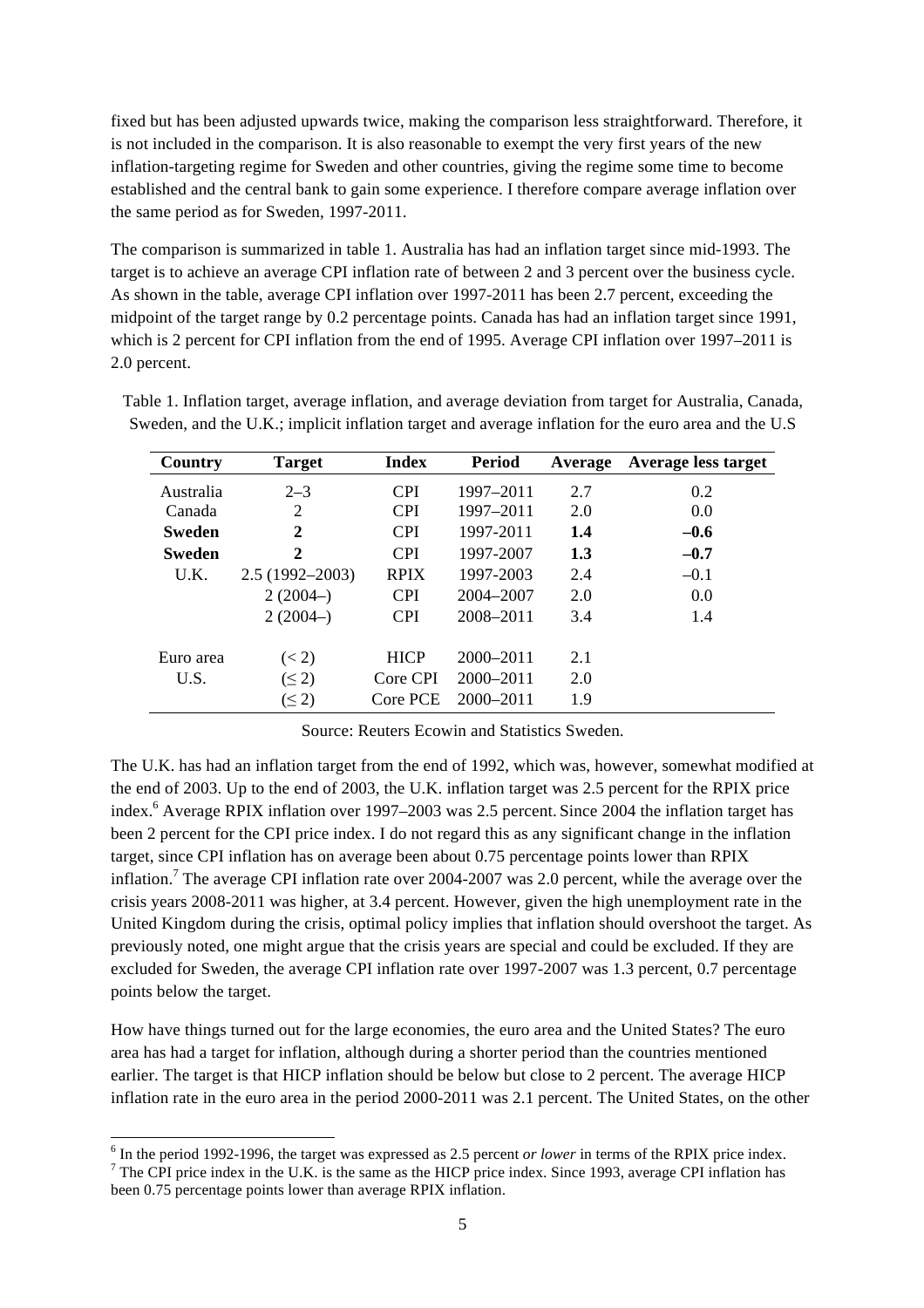hand, did not have an official inflation target until the Federal Reserve announced a target of 2 percent for PCE inflation in January 2012.<sup>8</sup> However, a widely held perception is that even prior to this, the Federal Reserve had an unofficial target for core inflation of about 2 percent (Fuhrer 2011, p. 5). The average for core CPI inflation in the United States in the period 2000-2011 was 2.0 percent and for core PCE inflation 1.9 percent.

In this comparison, Sweden stands out, with average CPI inflation having significantly undershot the inflation target, whereas for the other countries, average inflation has been quite close to the target or slightly overshot the target (except the U.K. for 2008-2011 when inflation substantially overshot the target).

# **3. Non-rational expectations and wage-setting in Sweden**

The average inflation expectations reported in figure 1 are economically and statistically significantly above average inflation.<sup>9</sup> Jonsson and Österholm (2012) show that they do not pass standard rationality test. Perhaps they are "near-rational" as in Akerlof, Dickens, and Perry (2000) (ADP).

# **3.1 Near-rational inflation expectations at the inflation target of 2 percent rather than at an inflation of zero percent**

In ADP, near-rational behavior means that, when inflation does not deviate too much from zero, a significant fraction of the private sector neglects inflation and behaves as if it would equal zero. When inflation rises sufficiently above zero, an increasing fraction of the private sector becomes rational and has rational expectations. The result is a long-run Phillips curve that is vertical and equal to the longrun natural rate for high inflation rates, has a hump to the left for low positive inflation rates, and equals the long-run natural rate for zero inflation.<sup>10</sup>

In the present context, near-rational behavior would mean that, when average inflation does not deviate too much from the inflation target of 2 percent, a significant fraction of the private sector neglects that deviation and behaves as if average inflation were to equal the inflation target. A possible explanation is that this fraction of the private sector may have been more influenced by the Riksbank's communication of the inflation target of 2 percent than by actual average inflation. Thus, whereas near-rational behavior in ADP is with reference to zero inflation, here it would be with reference to the inflation target of 2 percent.

The situation may be illustrated as in figure 4. The long-run Phillips curve is shaped as in ADP and has a hump to the left for average inflation above 2 percent. It is extended for average inflation below 2 percent. It may have a hump to the right. Then, for very low or negative average inflation rates, it would bend back towards the long-run natural rate. On the other hand, downward nominal wage rigidity might prevent it from bending back. The Swedish data during the sample of 1997 are roughly within the ellipse. Given the limited range of the data, it will not be possible to estimate its shape for very low or negative average inflation rates.

l

<sup>&</sup>lt;sup>8</sup> PCE inflation is inflation measured with the personal consumption expenditure deflator.<br><sup>9</sup> A regression 1997-2011 of one-year-ahead inflation expectations less CPI inflation on a constant results in the constant 0.51

 $^{10}$  Lundborg and Sacklén have estimated the ADP long-run Phillips curve on Swedish data. Bryan and Palmqvist (2010) test some particular hypotheses that follow from the ADP assumptions.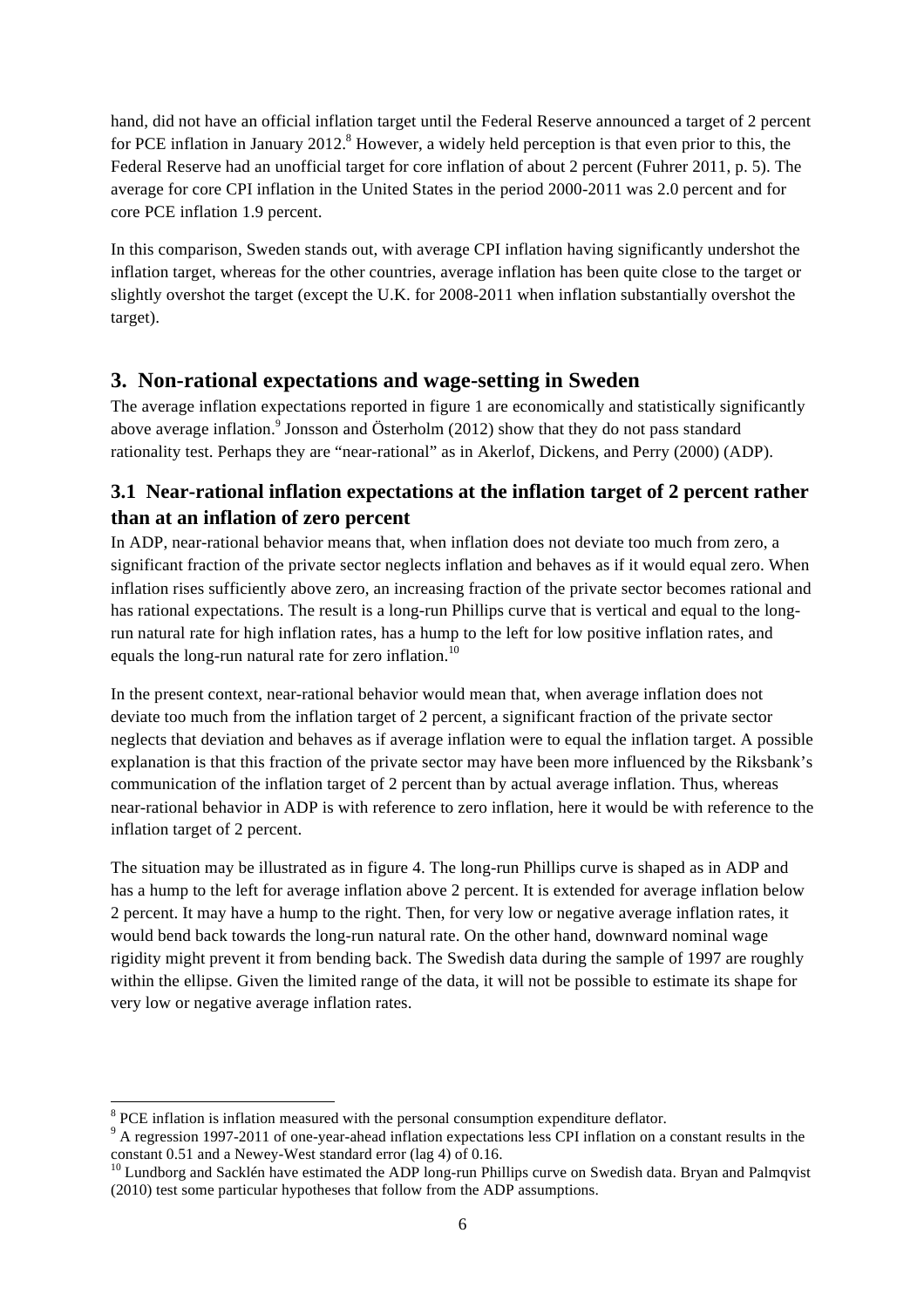Figure 4. Modified long-run Phillips curve of Akerlof, Dickens, and Perry Figure 1. A Hypothetical Long-Run Phillips Curve



# **3.2 Wage setting in Sweden influenced by the Riksbank's inflation target rather than by actual inflation**

There is evidence that the Riksbank's inflation target of 2 percent rather than the recent actual inflation rate is what influences central wage negotiations and overall wage setting in Sweden. Central wage negotiations are important for wage-setting in Sweden. The so-called Industrial Cooperation and Negotiation Agreement (ICNA) has been in force since 1997 and has become an important institution in Swedish wage formation. The ICNA came into being after the round of collective bargaining in 1995 when the social partners failed to co-ordinate their negotiations. Co-ordination has improved since the ICNA was signed and collective wage agreements in the manufacturing industry have become the norm for other contractual areas. (National Institute of Economic Research 2012, Sveriges Riksbank 2011, Gottfries 2012.)

In particular, central wage negations in Sweden start from an assumption that the Riksbank will attain its inflation target and that CPI inflation will be 2 percent, regardless of what actual inflation is or has been. This is can be seen in documents about the principles of wage negotiations from the Swedish Trade Union Confederation (Morin 2009):

During the years 1995-2008 the CPI has on average increased by 1.4 percent… That the price increase has fallen short of the inflation target should not be the starting point for a future assessment. Instead, the reference point for wage formation should be that the Riksbank will attain the inflation target of 2 percent… (Morin 2009, p. 15, own translation from Swedish)

More recently, the Industrial Trade Unions expressed similar principles in their wage-settlement policy platforms before the wage-negotiations in 2011-2012 and 2012-2013 (Facken inom industrin 2011, 2012).

[The Riksbank's inflation target] is an important starting point for the labor-market parties when they negotiate about new wages. ...

In negotiations about new wage settlements, the parties should act as if the Riksbank will attain its inflation target…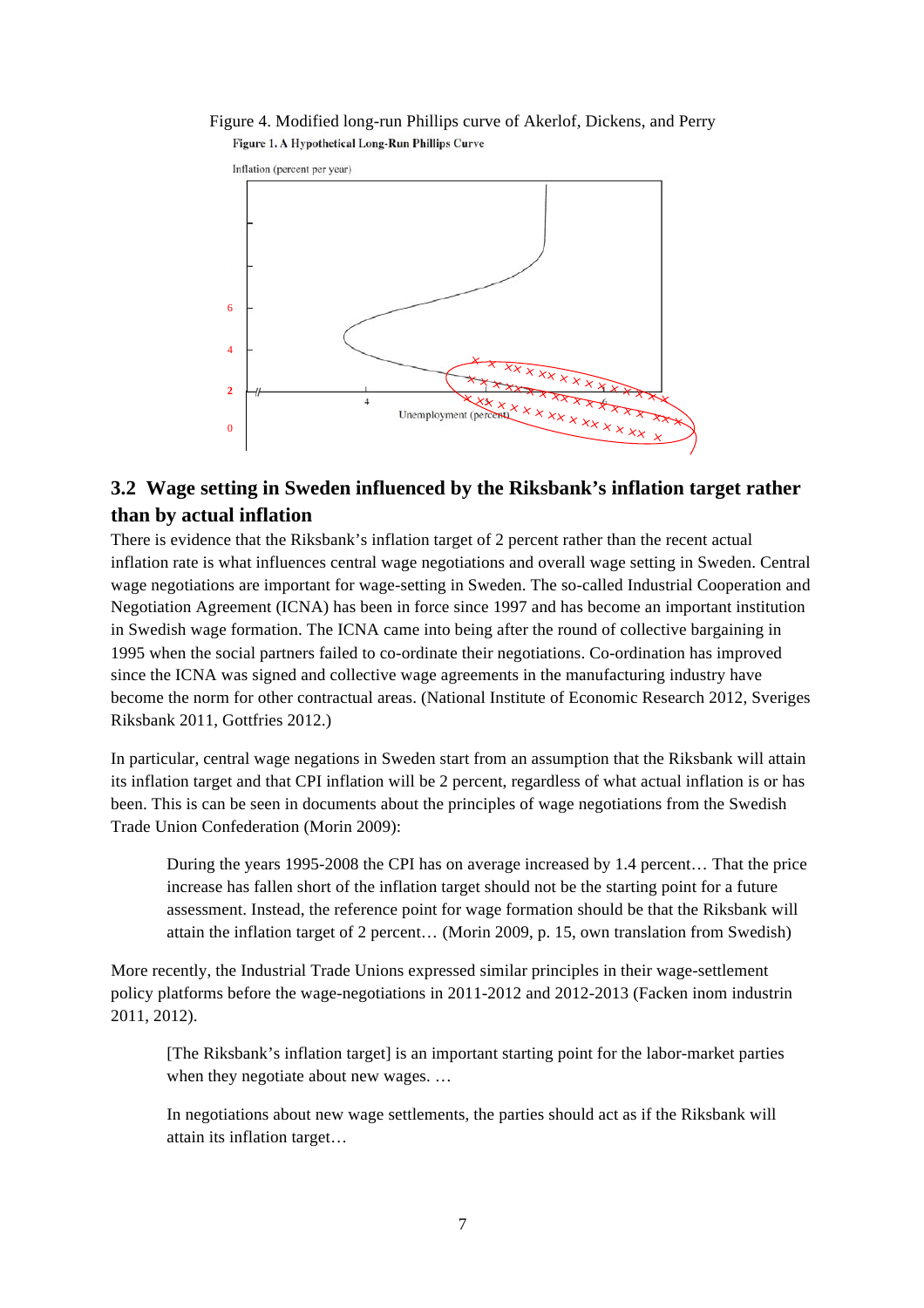Inflation sometimes displays large fluctuations around the Riksbank's inflation target… Should the labor market parties when assessing the room for wage increases try to take such temporary fluctuations into account, wage formation would become very unstable.

While acting as if the Riksbank will attain its inflation target, the parties contribute to inflation expectations around 2 percent. … (Facken inom industrin 2011, p. 6-7, own translation from Swedish)

Thus, these quotations indicate that central wage negotiations in Sweden are conducted with inflation expectations equal to 2 percent, regardless of the fact that average inflation has fallen short of 2 percent, and regardless of whether actual inflation deviates from the Riksbank's inflation target at the time of the negotiations. Furthermore, those who have the power in the trade unions are usually more senior workers, "insiders," with relatively safe jobs, who do not suffer the loss of higher unemployment but rather tend to gain from higher real wages, when inflation falls short of 2 percent (Gottfries 2012, Lindbeck and Snower 2001). The employer side in the central wage negotiations naturally has an incentive to resist wage increases in line with the inflation target and rather have those be guided by actual inflation, when actual inflation tends to be lower than the target. Although I have inquired with officials in the employers' organizations, I have nevertheless been unable to find any quotations or statements indicating opposition to the inflation target as a guideline for wage setting.<sup>11</sup>

Suppose that nominal wages are set in negotiations a year in advance to achieve a particular target real wage next year at the price level expected for that year. If the inflation expectations equal the inflation target, the price level expected for next year is the current price level increased by the inflation target. This together with the target real wage then determines the level of nominal wages set for next year. If actual inflation over the coming year then falls short of the inflation target, the price level next year will be lower than anticipated, and the real wage will be higher than the target real wage. This will lead to lower employment and higher unemployment. See appendix A1 for details.<sup>12</sup>

 $\overline{a}$ 

 $11$  Bergström and Boije (2005) (at the time Deputy Governor of the Riksbank and Advisor at the Riksbank, respectively) discuss criticism at the time against the Riksbank that inflation had fallen short of the target and that this might have caused high unemployment during the period 1995-2005. They note and discuss reasons why average inflation has fallen short of the inflation target and unemployment has been high. They note that inflation expectations during 1994-1995 were far above the target, which required a high policy rate and high unemployment to reach the inflation target. It is understood although not emphasized that inflation expectations were later close to the target. They note that if inflation expectations adjust to average inflation, the long-run Phillips curve will be vertical. They mention the "wage norm", that wage setting is guided by the Riksbank's inflation target and labor productivity (the Industrial Cooperation and Negotiation Agreement discussed above). They criticize Akerlof, Dickens and Perry (2000) and argue that a credible inflation target rather than zero inflation would be the natural starting point for wage negotiations. Thus they observe and discuss that inflation expectations and wage setting have been anchored at the inflation target whereas average inflation has fallen short of the target. However, they do not raise the possibility that this would imply that the long-run Phillips curve would no longer be vertical but downward-sloping and that average inflation below the target would then lead to higher average unemployment.

 $12$  Flodén (2012) notes that firms' one-year inflation expectations collected and published by the National Institute of Economic Research (NIER) do not, on average, deviate from actual inflation and that rationality of those inflation expectations cannot be rejected. However, the statements from the Swedish Trade Union Confederation and the Industrial Trade Unions noted above, the fact that the TNS Sifo Prospera report inflation expectations of labor market organizations (both for employees and employers) similar to those of all interviewees reported here, and the importance for wage setting of central wage negotiations after the introduction of the Industrial Cooperation and Negotiation Agreement in 1997 together indicate that inflation expectations in line with the inflation target are more important than the NIER's firm inflation expectations in affecting wage setting in Sweden.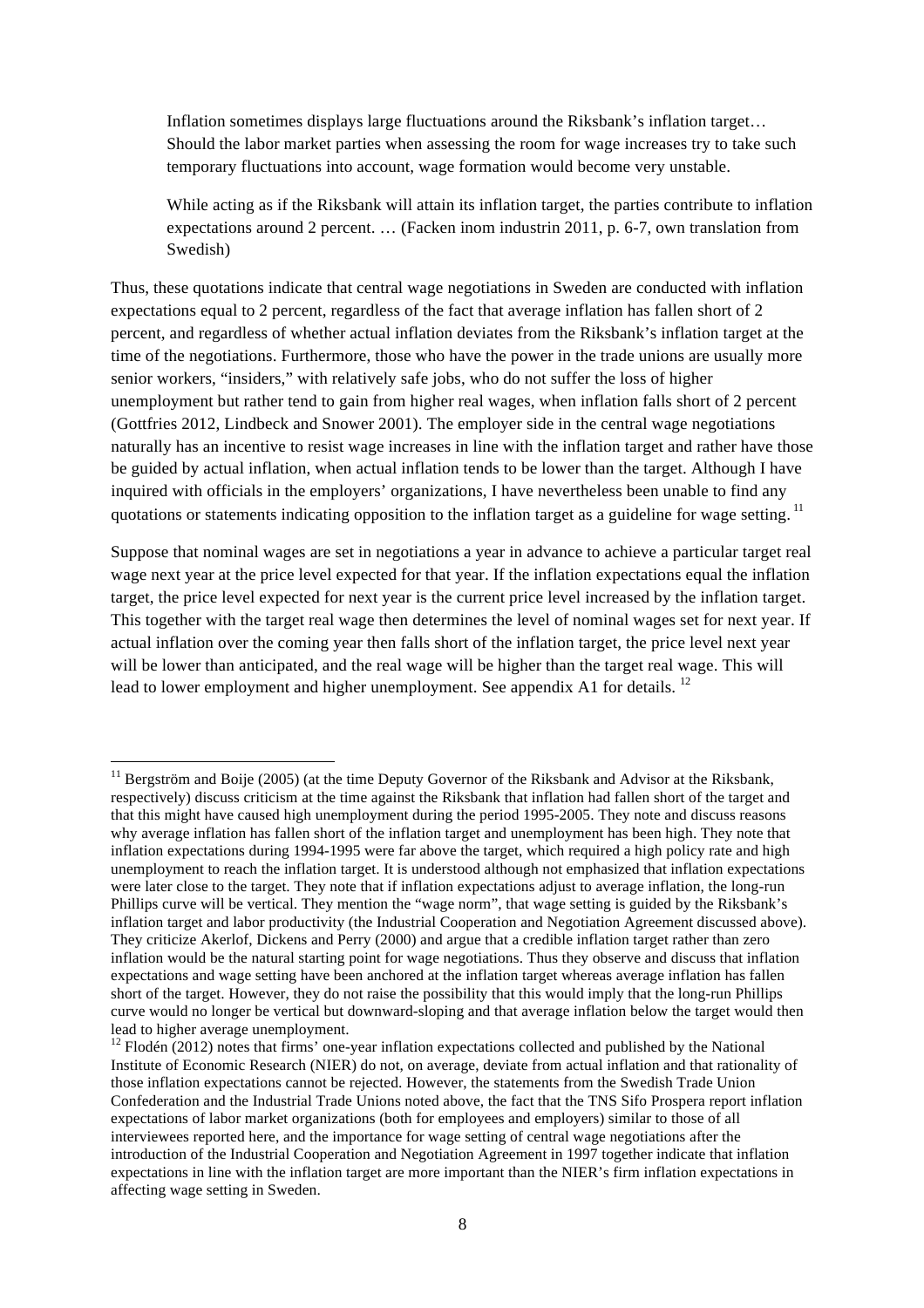#### **4. The long-run Phillips curve has become downward-sloping**

If inflation expectations are anchored on the target in the sense that average inflation expectations equal the target even though average inflation deviates from the target, the long-run expectationsaugmented Phillips curve is no longer vertical but downward-sloping.<sup>13</sup> For illustrative purposes, consider the simplest expectations-augmented Phillips curve,

$$
\pi_t = \pi_t^e - \gamma (u_t - u^*) + \varepsilon_t, \qquad (1)
$$

where  $\pi_t$  denotes inflation in quarter *t*;  $\pi_t^e$  denotes inflation expectations;  $u_t$  denotes the unemployment rate;  $u^*$  denotes the natural rate;  $\varepsilon$ , denotes a shock with an unconditional mean equal to zero,  $E[\varepsilon] = 0$ ; and  $\gamma$  is a positive constant. For a New Keynesian Phillips curve,  $\pi_i^e$  is the expectation in period *t* of inflation in period  $t + 1$ ; for a New Classical Phillips curve,  $\pi_t^e$  is the expectation in period *t* – 1 of inflation in period *t*. Taking the unconditional mean of the Phillips curve (1) then results in the long-run relation between inflation, inflation expectations, and unemployment,

$$
\pi = \pi^e - \gamma (u - u^*),\tag{2}
$$

where  $\pi = E[\pi]$ ,  $\pi^e = E[\pi^e]$ , and  $u = E[u]$  denote the unconditional means of inflation, inflation expectations and the unemployment rate. Under rational expectations, the unconditional mean of inflation and inflation expectations are equal,

$$
\pi = \pi^e,\tag{3}
$$

so from (2) and (3) it follows that the unconditional mean of the unemployment rate and the natural rate are equal,

$$
u = u^* \tag{4}
$$

Then, the long-run Phillips curve is vertical, the unconditional mean of the unemployment rate is independent of the unconditional mean of inflation, and there is no long-run tradeoff between inflation and unemployment.

However, if the unconditional mean of inflation expectations equals the inflation target,  $\pi^*$ , regardless of the unconditional mean of inflation, the long-run Phillips curve will be

$$
\pi = \pi^* - \gamma (u - u^*). \tag{5}
$$

The long-run Phillips curve is then downward-sloping with (negative) slope γ , and there is a long-run tradeoff between inflation and unemployment. When the average inflation expectations equal the inflation target, average inflation below the target will imply average unemployment above the natural rate.<sup>14</sup>

With inflation expectations stuck at the inflation target, the precise steady-state equilibria that result are determined by the aggregate-demand relation in the economy and the central bank's policy rule, as explained in detail in appendix A3.

l

 $13$  The anchoring of U.S. inflation expectations to 2 percent from 2000 onwards and the resulting downwardsloping U.S. Phillips curve have been noted by Fuhrer (2011).<br><sup>14</sup> This is true if "average" refers to the unconditional mean. If "average" refers to a sample average for a

particular sample, it is true if the sample average of the shocks in (1) is zero. If the sample mean of the shocks is not zero, average inflation below the target implies that average unemployment is higher than what it would have been with the same shocks if average inflation had been equal to the target. See appendix A2 for details.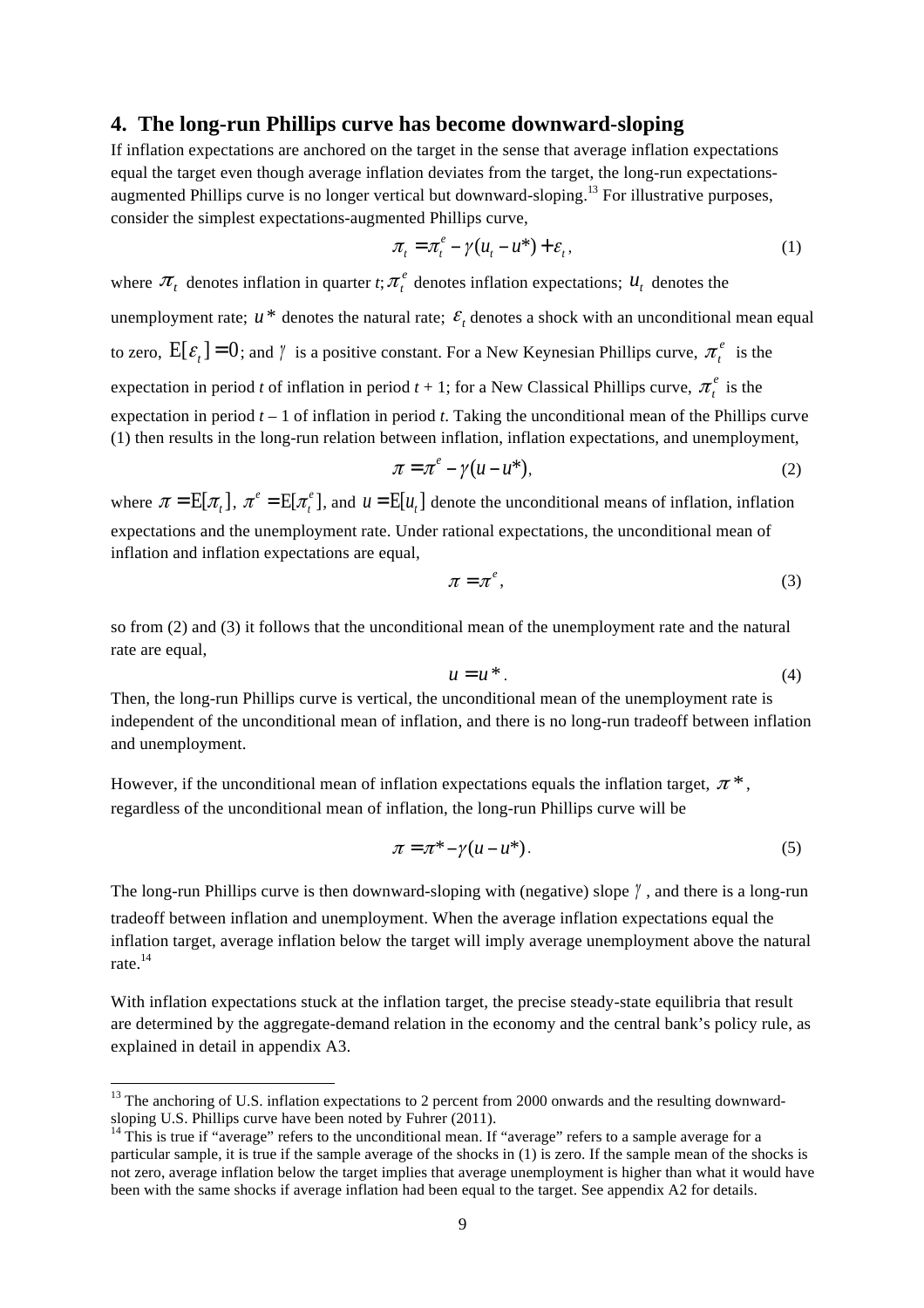#### **4.1. An estimated short-run Phillips curve**

In order to estimate a long-run inflation Phillips curve, I first estimate a short-run Phillips curve. Then, I take the unconditional mean of the short-run Phillips curve to get the long-run Phillips curve. I use the quarterly real-time seasonally adjusted CPI inflation at an annual rate as the dependent variable. It is shown in figure  $5.^{15}$   $16$ 



Figure 5. CPI inflation, annual and quarterly seasonally adjusted at an annual rate

Since inflation expectations by figure 1 are so well anchored at the target and vary so little, my main hypothesis is that the short-run Phillips curve to be estimated can be written in the general form

$$
\alpha(L)\pi_t = \beta(L)u_t + \varepsilon_t \t\t(6)
$$

where *α*(L) and *β*(L) are lag polynomials, but where inflation expectations do not enter as a separate explanatory variable. Separately, I will test below whether inflation expectations can be excluded. The error term  $\mathcal{E}_t$  is assumed to have mean zero and to be uncorrelated with the current and lagged unemployment rates and lagged inflation. That is, unemployment is here assumed to be predetermined one quarter; alternative hypotheses are examined in robustness tests below. In line with, for instance, Rudebusch and Svensson (1999) and Stock and Watson (2010), I allow lags of inflation and unemployment in the short-run Phillips curve and prefer to let the data decide whether they are needed to describe the short-run dynamics with well-behaved error terms.

The result of estimating (6) with OLS for the sample 1997Q4-2011Q4 is shown in table 2 (standard errors within parentheses, and p-values within brackets). Column (1) is the benchmark specification, which fits the data well. There, the explanatory variables are the change in the unemployment and lagged unemployment. Their coefficients are highly significant. Wald tests (not shown) do not reject that coefficients of more lags of unemployment and the coefficients of lags of inflation are zero. Serially uncorrelated error terms cannot be rejected at the 5 percent confidence level.

 $15$  The seasonal adjustment of the quarterly inflation is done with EViews and Census X12, additive.

 $16$  A previous version of the paper estimated a short-run Phillips curve with annual inflation as the dependent variable. Using annual inflation means using overlapping data, which introduces serial correlation in error terms and other econometric complications. Using overlapping data hardly has any advantages according to Harri and Brorsen (2009) compared to using underlying non-overlapping data. In the present case, using quarterly inflation leads to a simpler short-run Phillips curve and is in line with other studies of the Phillips curve. The estimated slope of the long-run Phillips curve is about the same regardless of whether quarterly or annual inflation is used.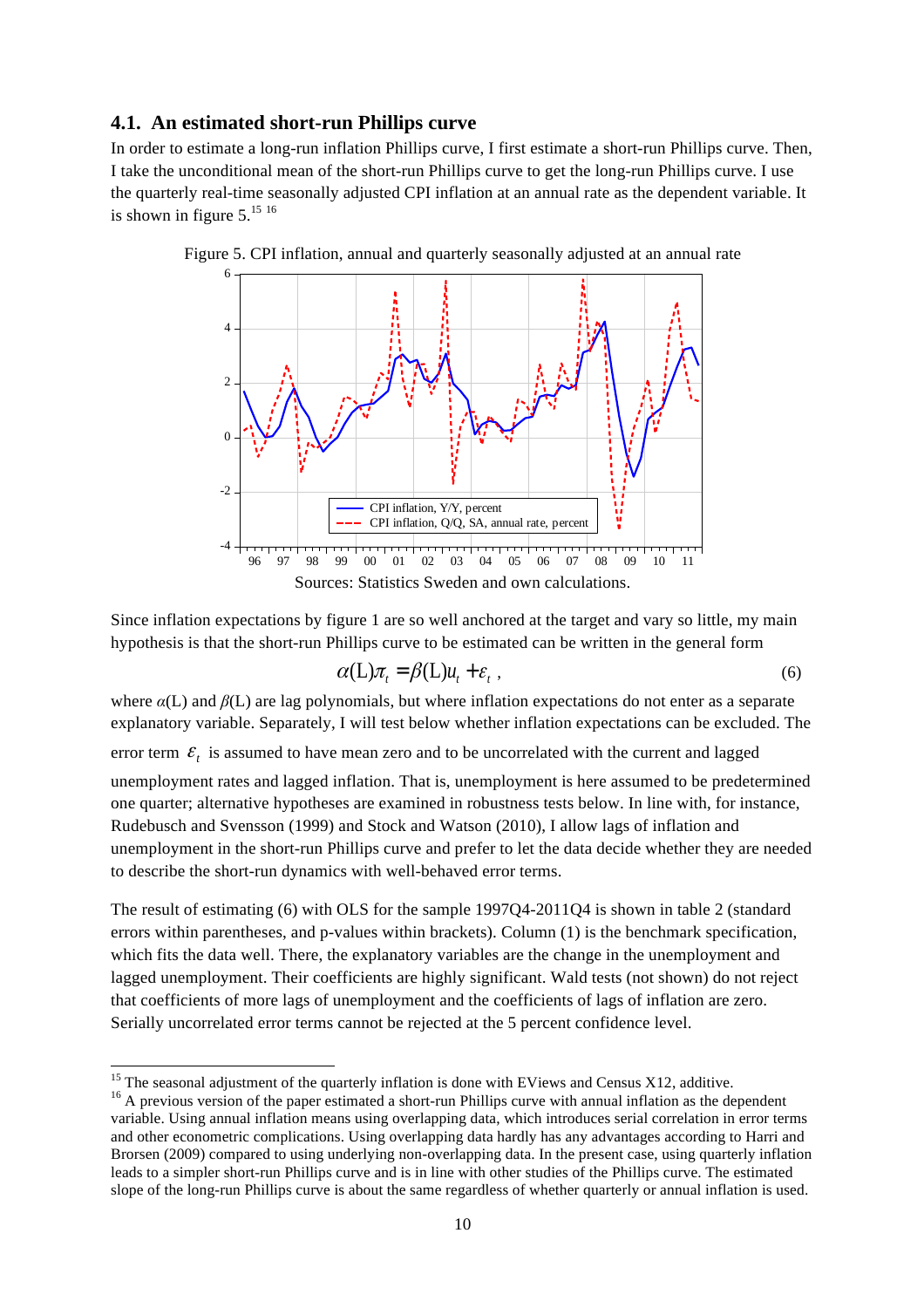|                      | (1)      | (2)      | (3)      | (4)      | (5)      |
|----------------------|----------|----------|----------|----------|----------|
|                      | 7.192    | 8.230    | 8.758    | 6.638    | 5.227    |
| Constant             | (1.360)  | (1.771)  | (2.267)  | (1.220)  | (1.393)  |
|                      | [0.0000] | [0.0000] | [0.0003] | [0.0000] | [0.0004] |
|                      | $-2.700$ | $-2.156$ | $-2.678$ |          |          |
| $u_t - u_{t-1}$      | (0.723)  | (0.936)  | (0.725)  |          |          |
|                      | [0.0005] | [0.0253] | [0.0005] |          |          |
|                      | $-0.807$ | $-0.826$ | $-0.917$ |          | $-0.516$ |
| $u_{t-1}$            | (0.186)  | (0.188)  | (0.226)  |          | (0.177)  |
|                      | [0.0001] | [0.0001] | [0.0002] |          | [0.0050] |
|                      |          |          |          | $-0.715$ |          |
| $u_t$                |          |          |          | (0.167)  |          |
|                      |          |          |          | [0.0001] |          |
|                      |          | $-0.456$ |          |          |          |
| $\pi_{\iota-4}^{e1}$ |          | (0.498)  |          |          |          |
|                      |          | [0.3638] |          |          |          |
| $\pi_{\iota-1}^{e1}$ |          |          | $-0.386$ |          |          |
|                      |          |          | (0.447)  |          |          |
|                      |          |          | [0.3913] |          |          |
| $R^2$                | 0.30     | 0.31     | 0.31     | 0.20     | 0.12     |
| Adjusted $R^2$       | 0.27     | 0.27     | 0.27     | 0.18     | 0.10     |
| S.E.                 | 1.53     | 1.54     | 1.54     | 1.63     | 1.71     |
| DW                   | 1.77     | 1.74     | 1.71     | 1.47     | 1.34     |

Table 2. Estimates of the short-run Phillips curve, 1997Q4-2011Q4

Note: Ordinary least squares. The dependent variable is  $\pi_t$ , quarterly inflation at an annual rate in quarter *t*.  $u_t$  denotes the unemployment rate in quarter *t*, and  $\pi_{t-1}^{e_1}$  and  $\pi_{t-4}^{e_1}$  denote expectations in quarter *t*-1 and *t*-4, respectively, of annual inflation 1 year ahead. Stand errors within parenthesis; pvalues within brackets.

Columns (2) and (3) show the result of including inflation expectations as explanatory variables. In column (2), I include 1-year-ahead inflation expectations lagged 4 quarters, as in a New Classical Phillips curve. This case may well be consistent with Swedish wage-setting, as discussed above, when nominal wages are set one year ahead. However, as discussed above, there is some evidence that wages are set conditional on inflation equaling the inflation target of 2 percent. The coefficient is not significantly different from zero, consistent with such wage-setting. An alternative interpretation is that inflation expectations vary too little to have any explanatory power in this regression. Column (3) shows the result of including 1-year-ahead inflation expectations lagged 1 quarter. This is in line with a New Keynesian Phillips curve. I use a 1-quarter lag of inflation expectations to avoid obvious simultaneity problems. A separate test with two-stages least squares of current inflation expectations as an explanatory variable is conducted among the robustness tests in section 5. A zero coefficient cannot be rejected.

Columns (4) and (5) show the restriction to either only current or only lagged unemployment in the Phillips curve. Clearly, the fit is worse, and serially uncorrelated error terms can be rejected.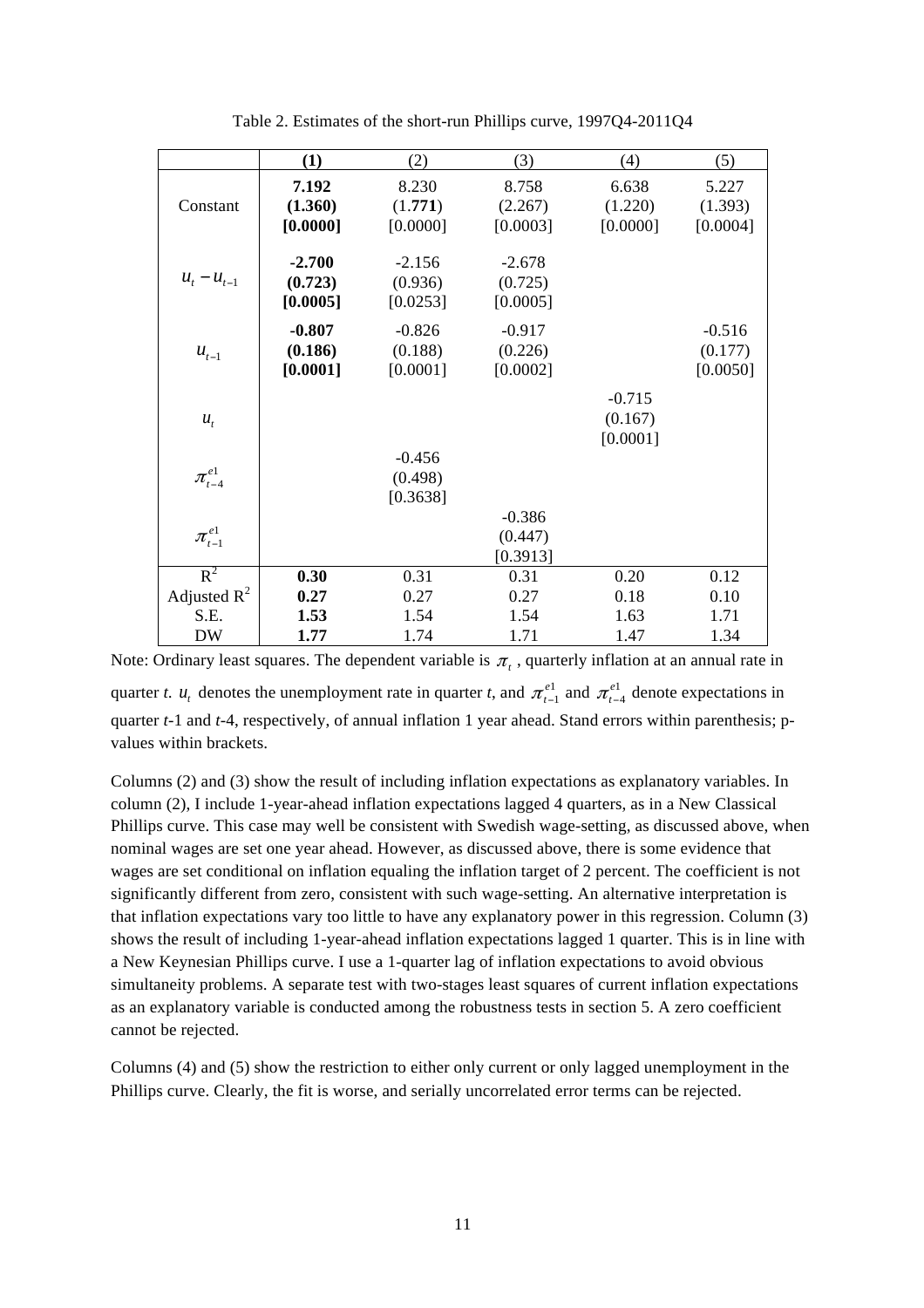## **4.2. The long-run Phillips curve**

The benchmark specification of the short-run Phillips curve is hence

$$
\pi_t = \gamma_0 - \gamma_1 (u_t - u_{t-1}) - \gamma u_{t-1} + \varepsilon_t, \tag{7}
$$

with the change in unemployment and one lag of unemployment, but no lags of inflation, as explanatory variables.

Taking the unconditional mean of the short-run Phillips curve (7) and using  $\pi = E[\pi_t]$ ,  $u = E[u_t]$ ,

and  $E[\varepsilon_t] = 0$  then results in the long-run Phillips curve

$$
\pi = \gamma_0 - \gamma u \,, \tag{8}
$$

where  $\gamma$ , the coefficient on lagged unemployment, is thus the slope of the long-run Phillips curve.

From the estimates in table 2, it follows that the slope of the long-run Phillips curve is about 0.8. With a standard error of 0.19, it is fairly precisely estimated. The 95-percent confidence interval of the slope is the interval from 0.43 to 1.18. If four lags of inflation are added to (7), a Wald test does not reject the hypothesis that the coefficients on the inflation lags are zero.<sup>17</sup> Clearly, the hypothesis of a vertical Phillips curve, an infinite slope, can be rejected.

The rejection of a vertical Phillips curve is in contrast to the case in Rudebusch and Svensson (1999) where a Phillips curve for the U.S. economy is estimated for the sample 1961Q1-1996Q2. The hypothesis that the coefficients on lagged inflation sum to unity cannot be rejected. Instead, the estimation is done under the restriction that the coefficients sum to unity and thus the long-run Phillips curve is vertical.

Figure 6 shows the long-run Phillips curve (8) for the estimates in table 2 (black solid and dashed line) with a scatter plot with quarterly CPI inflation at an annual rate and unemployment for the sample 1997Q4-2011Q4 (circles with connecting lines). The long-run Phillips curve is solid for average inflation rates of less than 1 percentage point from 2 percent and dashed for average inflation rates further from 2 percent, in order to emphasize that it is derived under the assumption that average inflation expectations are equal to 2 percent. It may apply only if average inflation does not deviate too far from 2 percent. If average inflation were to deviate far from 2 percent, in line with the reasoning of ADP, a higher fraction of the private-sector would have rational expectations and the long-run Phillips curve might bend and become steeper. However, downward rigidity of nominal wages could for inflation rates close to zero counteract this.

l  $17$  The p-value is about 0.37.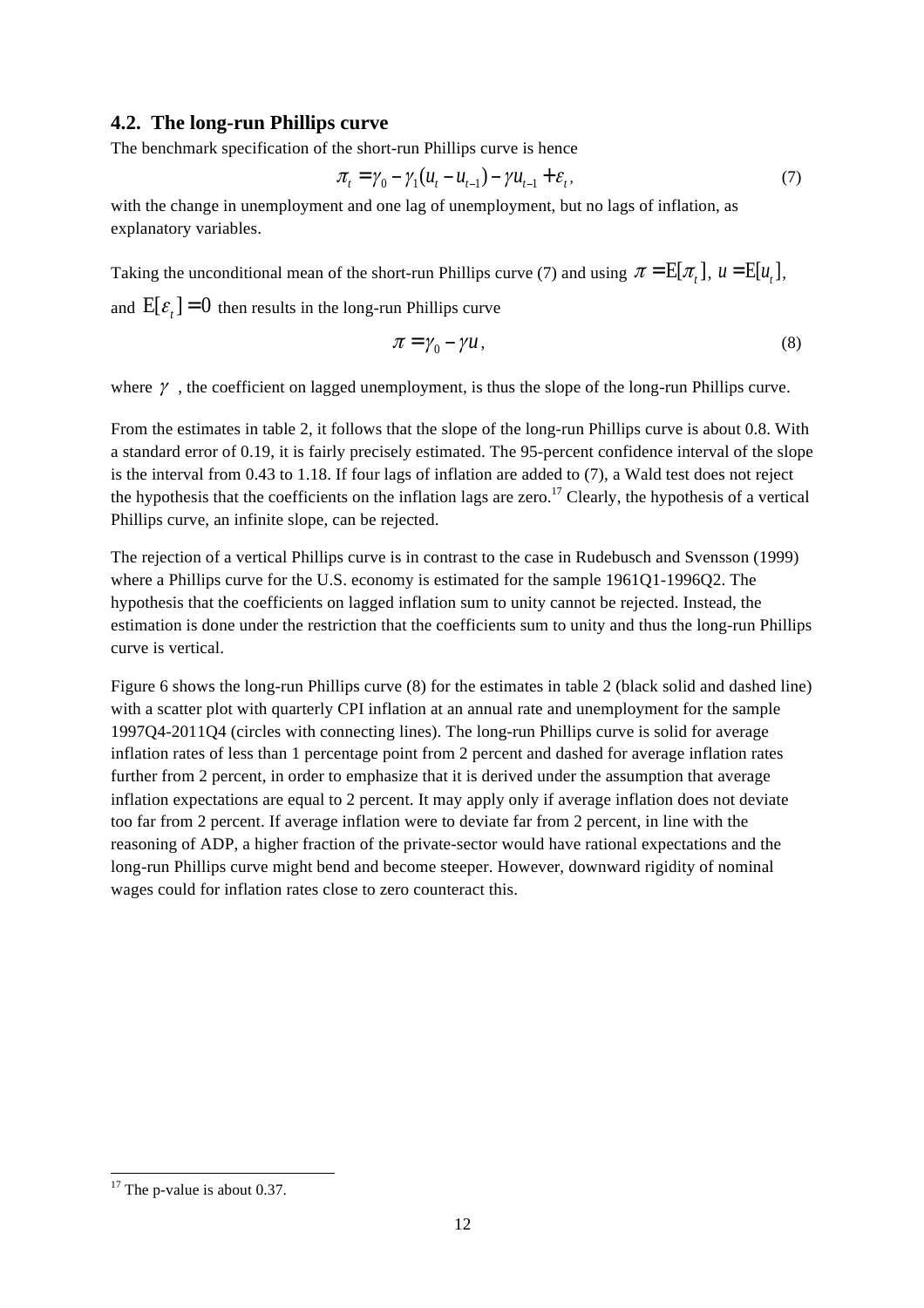

Figure 6. The long-run Phillips curve and scatter plot, 1997Q4-2011Q4

The slope of the long-run Phillips curve is sensitive to the starting date of the sample. Figure 7 shows the long-run Phillips curve and the scatter plot for the sample 1997Q1-2011Q4, that is, with an earlier sample start. The curve slope is less, 0.46. We see in figure 7 that the observations in early 1997, to the right in the figure with high unemployment and inflation not too far from 2 percent, make a flatter long-run Phillips curve fit better.

6 CPI inflation, Q/Q, annual rate, percentage points CPI inflation, Q/Q, annual rate, percentage points5 4 3  $\circ$ ര 2 Ó 1 ര 0 -1 ő ۊ Ò -2 -3  $-4\frac{1}{5}$ 5 6 7 8 9 10 11 12 Unemployment, percent

Figure 7. The long-run Phillips curve and scatter plot, 1997Q1-2011Q4

Figure 8 shows the slope of the long-run Phillips curve, the coefficient *γ*, as a function of the sample starting date, with all samples ending 2011Q4. The figure also shows 95-percent confidence intervals (plus/minus two standard errors of the estimate of the slope). The slope varies, from a minimum of 0.46 for the sample start 1997Q1 to a maximum of 0.88 for 1998Q1, and then falls to 0.7 for 1999Q2. The average over the sample starts 1997Q1-1999Q2 is 0.73. A low slope will result in a high unemployment cost of average inflation below the target, whereas a high slope will result in a low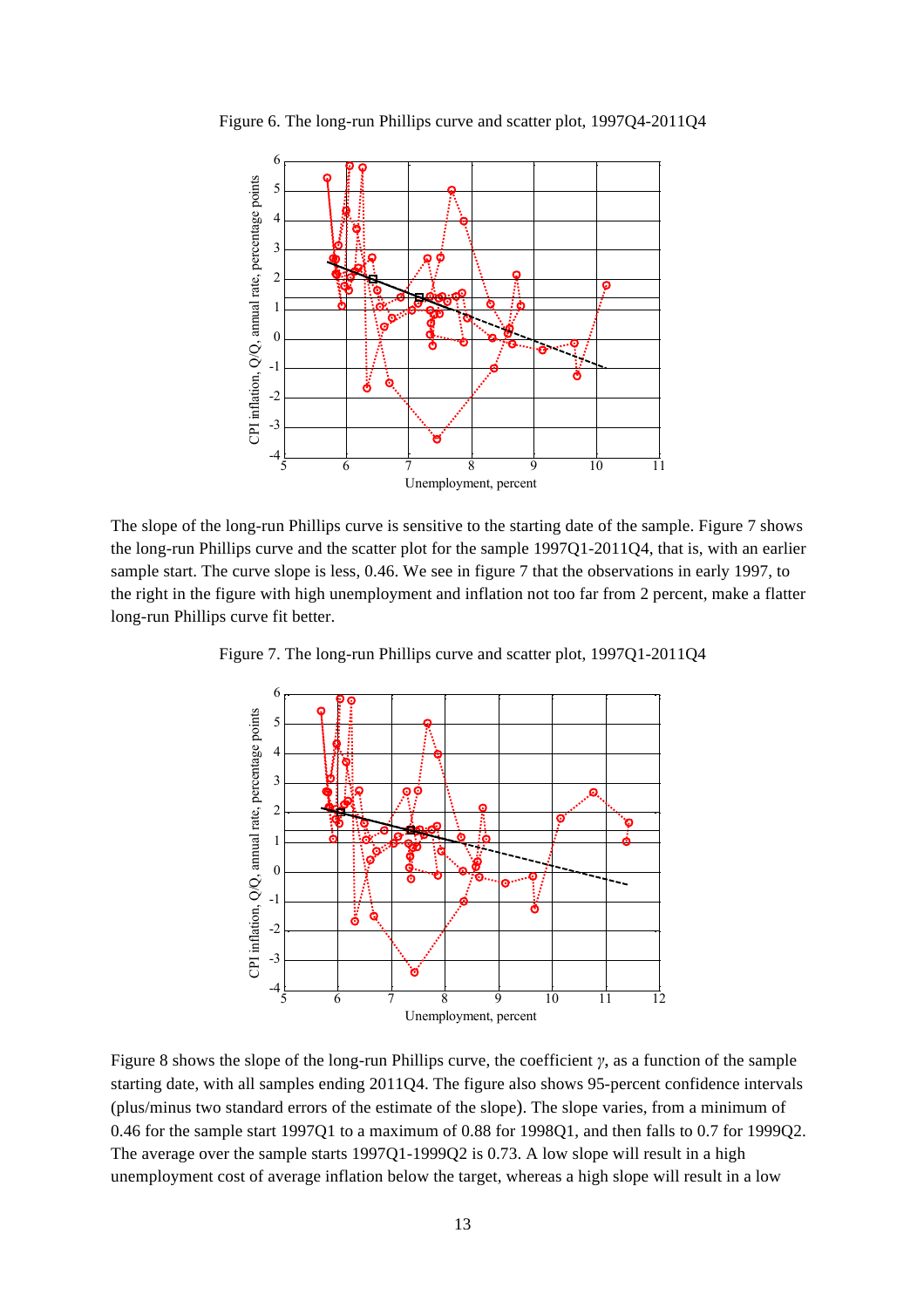unemployment cost. The highest lower bound of the 95-percent confidence interval is 0.49 and occurs for the sample start 1998Q1. The lowest higher bound of the 95-percent confidence interval is 0.76 and occurs for 1997Q1. From this, a benchmark of 0.75, a relatively high slope of the long-run Phillips curve, close to the lowest higher bound of the 95-percent confidence interval, seems a rather conservative estimate that will not exaggerate the unemployment cost. It is somewhat lower than the slope of the long-run Phillips curve for the sample 1997Q4-2011Q4 reported in table 2 and figure 6.

As a benchmark 95-percent confidence interval around the benchmark slope of 0.75, I will use  $\pm$  0.35, that is, the interval [0.4, 1.1]. The benchmark slope is the average of the estimated slope for the sample starts 1997Q3 and 1997Q4 in figure 8, and the benchmark confidence interval is then the average of the estimated confidence intervals for these sample starts.



Figure 8. The slope of the long-run Phillips curve: Sample start 1997Q1-1999Q2

### **5. The unemployment cost of average inflation below a credible target**

The benchmark slope of the long-run Phillips curve, 0.75, implies that 1 percentage point lower average inflation is associated with  $1/0.75 = 1.33$  percentage points higher average unemployment. This means that the benchmark 0.6 percentage points average inflation below target implies a benchmark of  $0.6/0.75 = 0.8$  percentage points higher average unemployment. Using the estimate in table 2 and figure 6, for the sample 1997Q4-2011Q4, as an illustration, the rightmost black square on the long-run Phillips curve in figure 6 shows the average unemployment associated with average inflation 0.6 percentage points below target. It is 7.18 percent. The leftmost black square shows the average unemployment associated with average inflation on target. It is 6.44 percent.<sup>18</sup> The horizontal distance between the squares shows the unemployment cost of average inflation having fallen short of the target by 0.6 percentage points. It is 0.74, somewhat less than the benchmark 0.8, since the slope of the long-run Phillips curve in figure 6 is 0.81 and somewhat steeper than the benchmark 0.75.

 $\overline{a}$ 

<sup>&</sup>lt;sup>18</sup> Under the assumption of a constant natural rate  $u^*$ , from (8) and (5) and table 2 it follows that  $u^* = (\gamma_0 - 2)/\gamma =$  $5.19/0.81 = 6.44$ , so this number can be seen as an estimate of a constant natural rate during 1997Q1-2011Q4. (The long-run Phillips curve estimated for 1997Q4-2011Q4 is considered to apply also for the beginning of 1997, and average inflation over 1997Q1-2011Q4 is used.) However, in the last few years, substantial structural reforms, tax changes, and other factors, including demography and labor force composition, have probably reduced the natural rate substantially according to Forslund (2008), Ministry of Finance (2011), and National Institute of Economic Research (2011).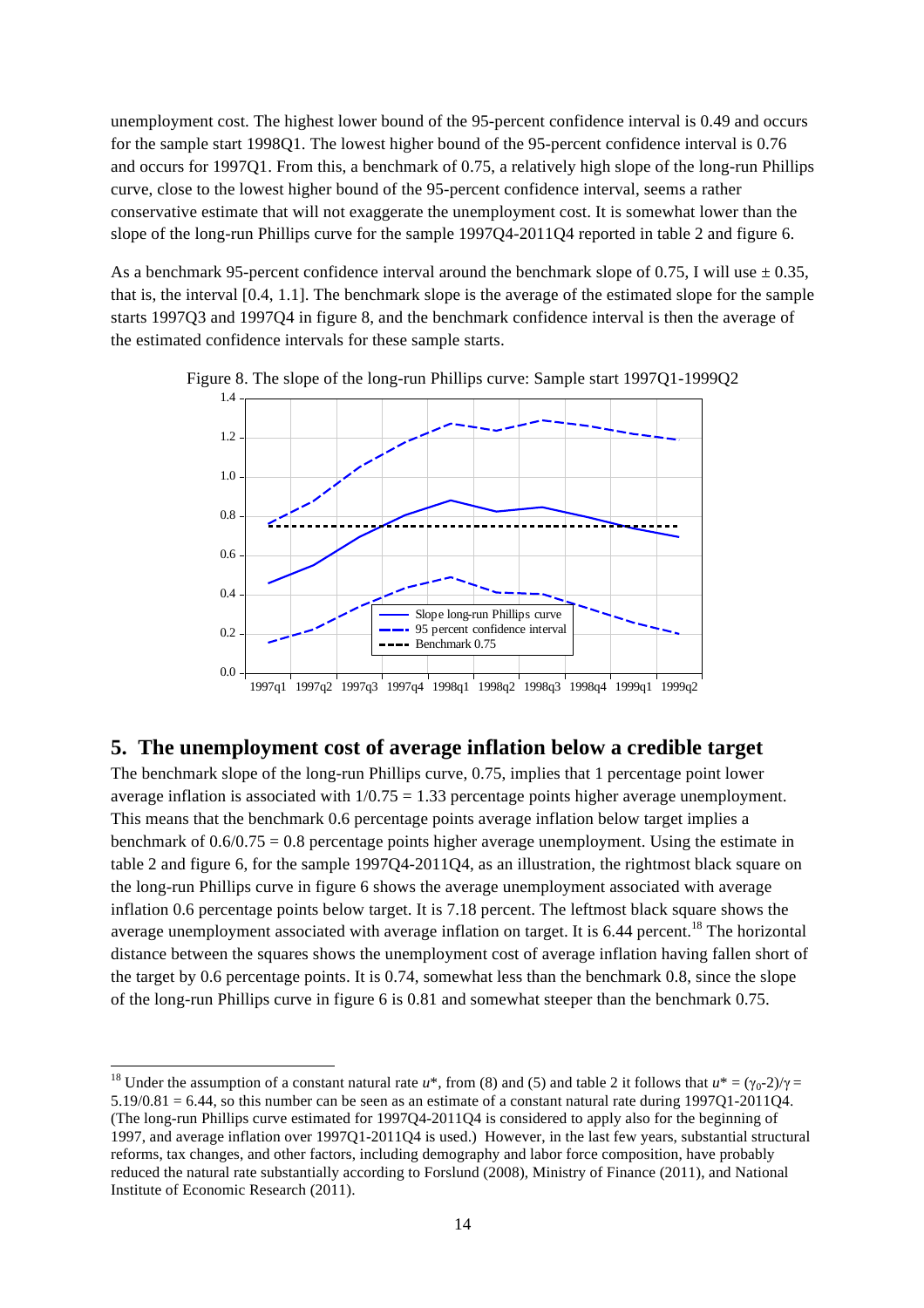Since the slope of the long-run Phillips curve is sensitive to the sample start, so is excess average unemployment. Figure 9 shows the excess average unemployment, calculated as 0.6 divided by the slope of the long-run Phillips curve, as a function of the sample start. The figure also shows 95-percent confidence intervals, calculated as 0.6 divided by the upper and lower bound of the confidence intervals for the slope of the long-run Phillips curve. The lowest lower bound for the 95-percent confidence interval for excess average unemployment is 0.46 percentage points and occurs for 1998Q3. An excess average unemployment of close to 0.5 percentage points for a period of about 15 years is still pretty high. The highest lower bound is 0.79 percentage points and occurs for 1997Q1. The lowest upper bound for excess average unemployment is 1.22 percentage points and occurs for 1998Q1. From this it follows that the benchmark 0.8 percentage points for excess average unemployment is a rather conservative benchmark and hardly an exaggeration of the unemployment cost of average inflation below the target.



Figure 9. Excess average unemployment, sample start 1997Q1-1999Q2

Thus, this analysis leads to a benchmark unemployment cost of about 0.8 percentage points excess unemployment on average during 1997-2011 due to average inflation having undershot the target by 0.6 percentage points during this period. This is a large unemployment cost of undershooting the inflation target.

I calculate the benchmark 95-percent confidence interval around the benchmark unemployment cost from the benchmark confidence interval of the slope [0.4, 1.1]. This results in a benchmark confidence interval of  $[0.6/1.1, 0.6/0.4] = [0.55, 1.5]$  percentage points for the unemployment cost. It is approximately equal to the average of the confidence intervals in figure 9 for the sample starts 1997Q3 and 1997Q4.

## **5.1. Inflation and unemployment from 1976-2012**

 $\overline{a}$ 

Figure 10 shows a scatter plot with unemployment and annual CPI inflation from 1976Q1 through 2012Q4. We see that the observations during the 1970s and the 1980s with large fluctuations in inflation give the impression that the long-run Phillips curve was vertical at that point in time. The observations to the far right are from the big crisis in the early 1990s. The observations for the sample 1998Q1-2012Q4 are marked with solid connecting lines.<sup>19</sup> The observations indicate a downwardsloping Phillips curve for that sample. The Riksbank's inflation targeting and inflation expectations

<sup>&</sup>lt;sup>19</sup> Since annual inflation from 1998Q1 and onwards is a moving average of the quarterly inflation of four quarters , it includes quarterly inflation from 1997Q1 and onwards.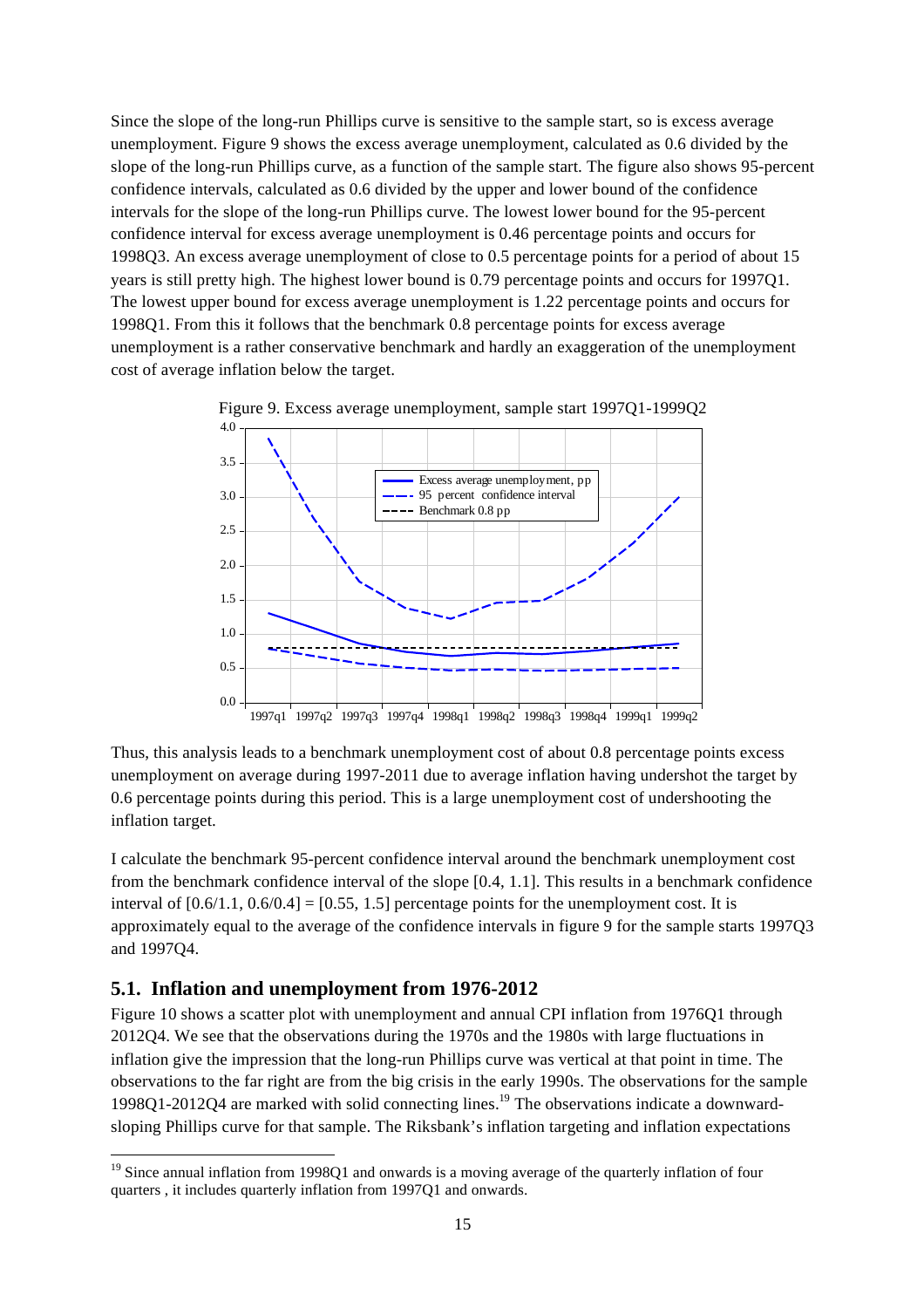anchored to the target imply a regime shift. The figure also shows the benchmark long-run Phillips curve. The long-run Phillips curve goes through the point corresponding to average inflation equal to 1.4 percent and average unemployment equal to 7.2 percent, the average unemployment rate during the sample 1997Q4-2011Q1.<sup>20</sup> This is the right black square on the long-run Phillips curve. The left black square marks the point on the long-run Phillips curve where average inflation equals 2 percent, the inflation target. The horizontal distance between the black squares is 0.8 percentage points, the excess average unemployment due to average inflation below the inflation target.



Figure 10. Unemployment and annual CPI inflation, 1976Q1-2012Q4,

### **6. Some robustness tests**

This section presents some robustness tests. One could argue that the crisis years 2008-2011 are special. If one limits the sample to 1997Q1-2007Q4, the average annual CPI inflation is 1.31, so the average inflation is about 0.7 percentage points below target. The estimated slope of a long-run Phillips curve for 1997Q4-2007Q4 is 0.83, so the average unemployment cost is about  $0.7/0.83 = 0.85$ percentage points, somewhat higher than the  $0.6/0.81 = 0.74$  percentage points average unemployment cost that follows from the estimate for 1997Q4-2011Q4 in table 2; see figure 11.

Through the *Monetary Policy Update* of April 2008, the Riksbank used CPIX inflation as an operational target rather than CPI inflation. From the *Monetary Policy Report* of July 2008, the Riksbank has emphasized CPIF inflation rather than CPIX inflation. The CPIF index was constructed in 2008 and did not exist before. As explained in Sveriges Riksbank (2008), the price index CPIX differs from the CPI in that the effects of changes in mortgage costs and the direct effects of changes in indirect taxes and subsidies are excluded. The price index CPIF differs from the CPI in that mortgage costs are calculated with a constant mortgage rate. Given this, one may want to consider the long-run Phillips curve with CPIX/CPIF inflation instead of CPI inflation, where CPIX/CPIF inflation refers to CPIX inflation through 2008Q1 and CPIF inflation from  $2008Q2$ <sup>21</sup>

 $20$  The sample 1997Q4-2011Q4 excludes the three rightmost observations of high unemployment in figure 13.

<sup>&</sup>lt;sup>21</sup> Andersson, Palmqvist, and Österholm (2012) discuss the Riksbank target attainment for 1995-2011 in terms of CPIF inflation, and at the same time emphasize the relevance of using real-time data. Since the CPIF index did not exist before 2008 and the Riksbank used CPIX inflation before 2008 as an operational target, it is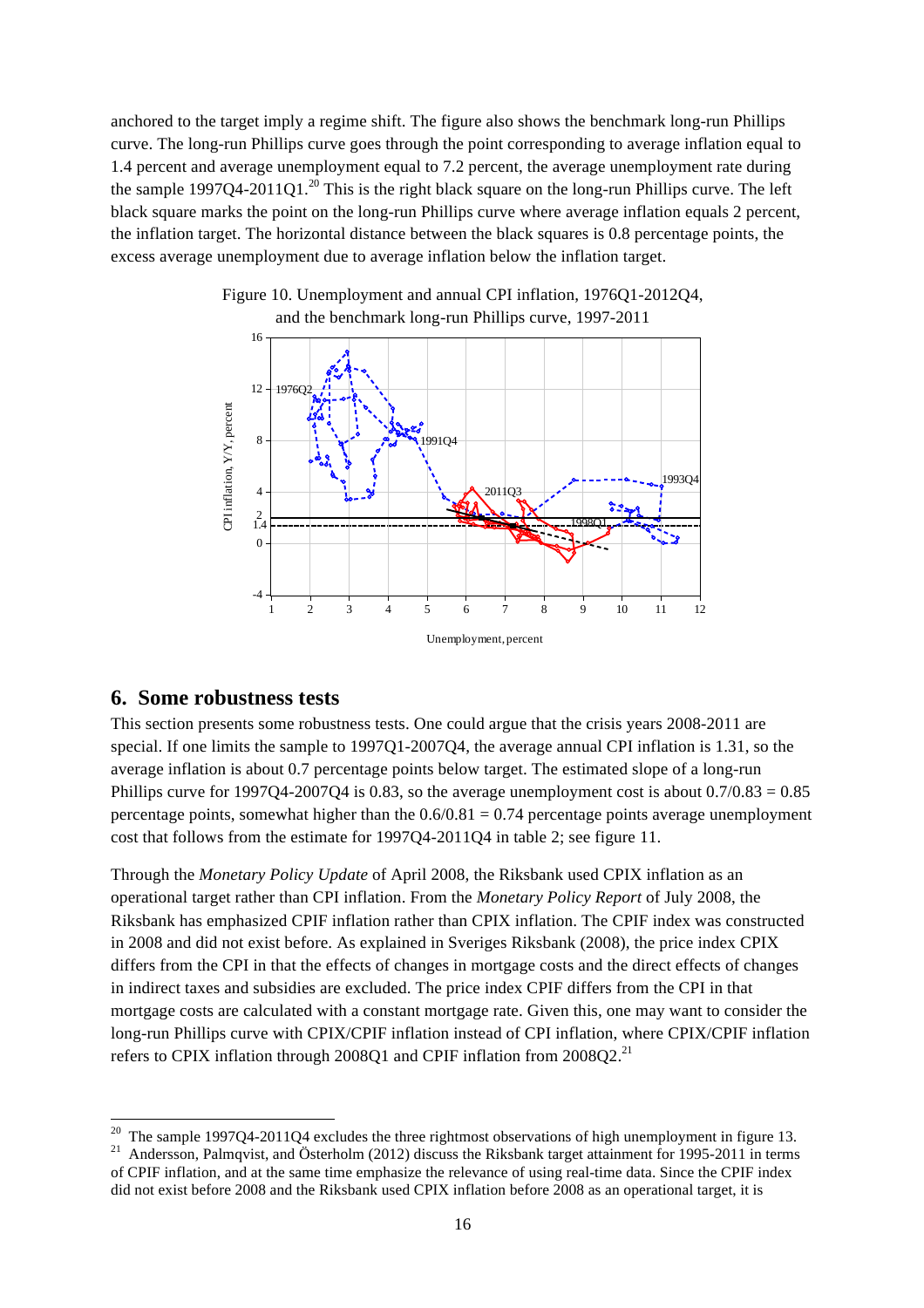

Figure 11. The long-run Phillips curve and scatter plot, 1997Q4-2007Q4

The Riksbank has also published an estimate of time-varying "long-term" unemployment.<sup>22</sup> One may want to consider a long-run Phillips curve for an unemployment gap between unemployment and the Riksbank's long-term unemployment instead of just the unemployment rate. Figure 12 shows CPIX/CPIF inflation and the Riksbank's estimate of long-term unemployment together with CPI inflation and unemployment.



Figure 12. Annual CPI and CPIX/CPIF inflation, unemployment,

Average real-time CPIX/CPIF inflation was 1.64 percent during 1997-2011 and hence fell short of the target by about 0.4 percentage points. Estimating a long-run Phillips curve from the short-run Phillips curve (7) for unemployment with quarterly seasonally adjusted CPIX/CPIF inflation at an annual rate

 $\overline{a}$ 

arguably more relevant to discuss target attainment before 2008 in terms of CPIX inflation than in terms of CPIF inflation.

<sup>&</sup>lt;sup>22</sup> The Riksbank's estimate of long-term unemployment is shown in Sveriges Riksbank (2010, figure B23).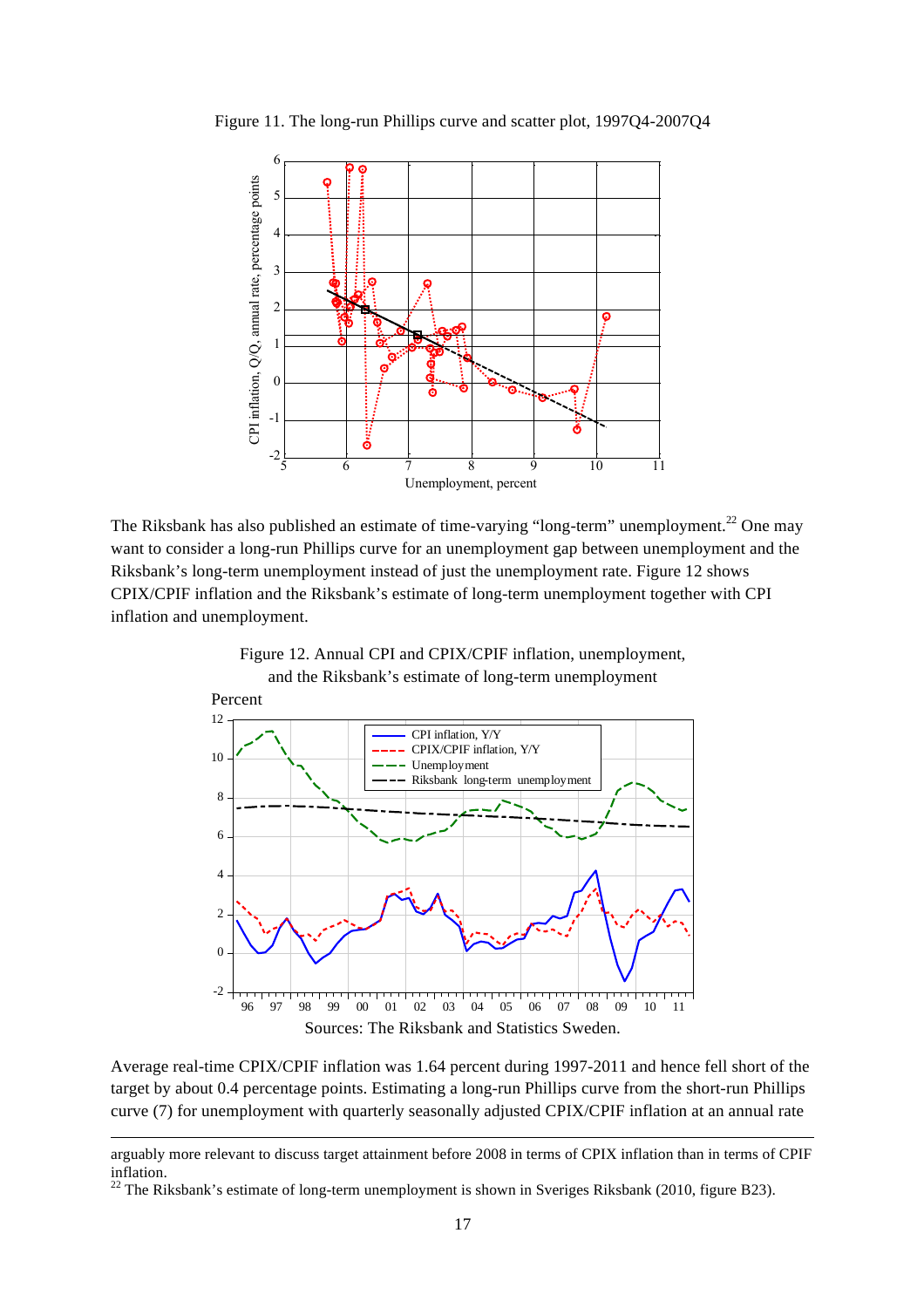instead of CPI inflation leads to a flatter long-run Phillips curve with a slope of 0.36 and a higher unemployment cost of  $0.4/0.36 = 1.1$  percentage points. This is shown in figure 13. For CPIX/CPIF inflation, the fit is not as good as for CPI inflation.  $R^2$  and adjusted  $R^2$  are only 0.09 and 0.05 for CPIX/CPIF inflation compared with 0.30 and 0.27 for CPI inflation.



Figure 13. The long-run Phillips curve with CPIX/CPIF inflation and unemployment, 1997Q4-2011Q4

Using the benchmark specification (7) of the Phillips curve with CPI inflation, but with the gap between unemployment and the Riksbank's estimate of long-term unemployment instead of just unemployment, means estimating a short-run Phillips curve such as

$$
\pi_{t} = \gamma_{0} + \gamma_{1}[(u_{t} - u_{t}^{*}) - (u_{t-1} - u_{t-1}^{*})] + \gamma (u_{t-1} - u_{t-1}^{*}) + \varepsilon_{t},
$$
\n(9)

where  $u_t^*$  denotes a time-varying long-term unemployment rate rather than a constant natural rate.

Estimating this results in a flatter long-run Phillips curve with a slope of 0.65 and a larger unemployment (gap) cost, 0.93 percentage points, see figure 14. The fit is worse than with unemployment, with  $R^2$  and adjusted  $R^2$  equal to 0.22 and 0.19, respectively.

Interestingly, the average unemployment gap associated with average inflation equal to the target is minus 0.75, as shown by the leftmost black square in figure 14. This indicates that the Riksbank's estimate is biased upwards. Naturally, estimates of any long-run unemployment rate from observed data from this sample period under the maintained assumption of rational expectations (or even just unbiased expectations) will be biased upwards, given that average inflation has systematically undershot average inflation expectations. Figure 15 shows a revised Riksbank estimate, constructed by just subtracting 0.75 from the Riksbank's estimate of the long-term unemployment rate.<sup>23</sup>

 $\overline{a}$ 

<sup>&</sup>lt;sup>23</sup> Riksbank (2012) presents a new Riksbank estimate of the long-run sustainable rate of unemployment of 6.25 percent (the midpoint of an interval between 5 and 7.5 percent). In Svensson (2012), I argue that this estimate has an upward bias of 0.75 percentage points, and that a corrected Riksbank estimate should therefore be 5.5 percent.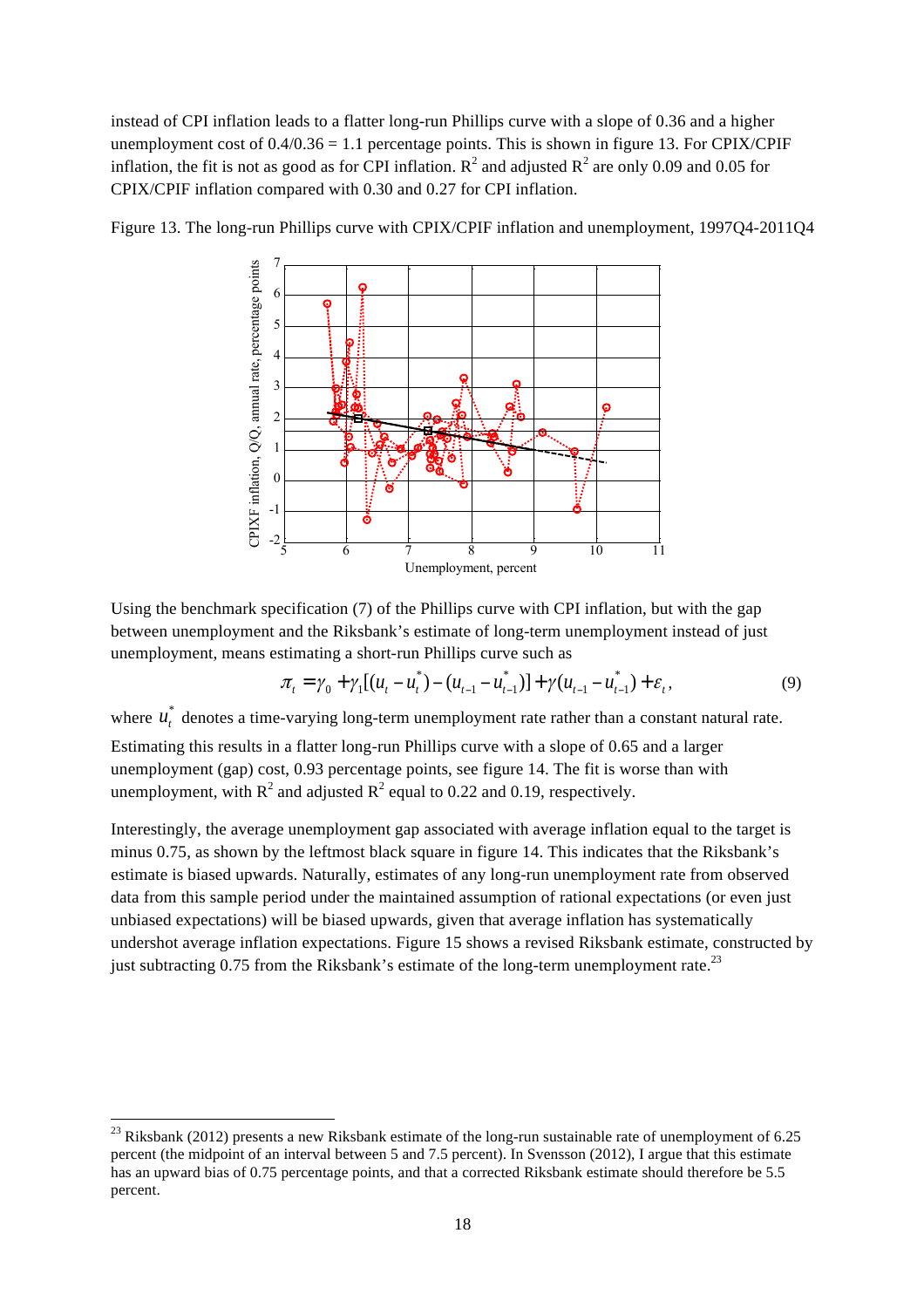

Figure 14. The long-run Phillips curve with CPI inflation and the Riksbank's unemployment gap, 1997Q4-2011Q4

Figure 15. A revised Riksbank estimate of long-term unemployment, the Riksbank's estimate of long-term unemployment, and annual CPI inflation



In the estimated short-run Phillip curve (7), unemployment is considered to be predetermined and therefore uncorrelated with the error term. If we instead use the lagged change in the unemployment rate and a second lag of the unemployment rate as explanatory variables, that is,  $u_{t-1} - u_{t-2}$  and  $u_{t-2}$ on the right-hand side of (7), we get a flatter long-run Phillips curve with a slope of 0.64 and a higher unemployment cost of 0.93 percentage points; see figure 16. The fit is worse with lagged unemployment than with current unemployment, with  $R^2$  and adjusted  $R^2$  equal to 0.23 and 0.20, respectively.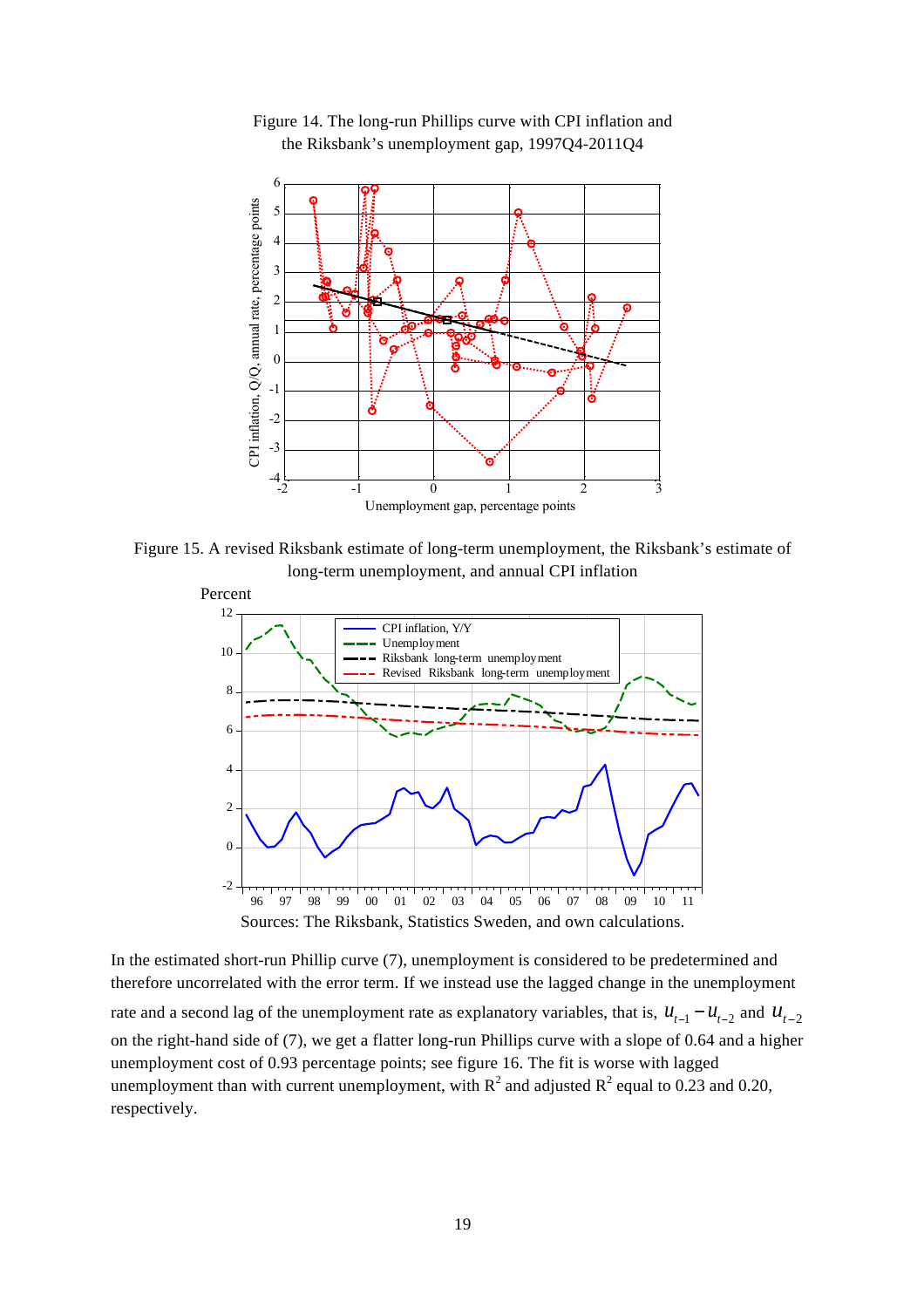



Another way of handling possible endogeneity and correlation between unemployment and the error term in (7) is to use instrumental variables. Column (1) in table 3 shows the results of a two-stage least squares estimation with three lags of unemployment as instruments. They are very similar to the OLS estimates in table 2.

Above, a specification with 1-year-ahead inflation expectations lagged 1 quarter was examined. If instead current inflation expectations are included, the dependence of inflation expectations on actual inflation creates a simultaneity problem. Column (2) shows the result of a two-stage least squares estimation, with three lags of unemployment, one lag of inflation expectations, and one lag of inflation as instruments. A zero coefficient on inflation expectations cannot be rejected.

The Phillips curve examined here is the one for CPI inflation, since the Riksbank's target and measures of inflation expectations refer to CPI inflation. The long-run Phillips curve estimated then represents the long-run tradeoff between the Riksbank's target variables, CPI inflation and unemployment. However, one could argue that, for an open economy such as Sweden, domestic inflation measured by the implicit GDP deflator might be more relevant for employment and unemployment, for instance, because the product wage might matter more for employment and unemployment than the CPI real wage. Column (3) in table 3 reports an estimate of the benchmark estimation but with inflation measured by the GDP deflator rather than the CPI. The fit is worse than for CPI inflation, the change in the unemployment is not significant, and there is serial correlation in the error term. Column (4) adds two lags (1 quarter and 3 quarters) of GDP-deflator inflation as explanatory variables (for lags 2 and 4 quarters, the estimated coefficient is close to zero). Then serially uncorrelated error terms cannot be rejected. The long-run slope is 0.66 (the coefficient of the lagged unemployment term divided by 1 minus the sum of the coefficients of the lagged inflation terms). The average inflation from 1997Q4-2011Q4 is about 1.5 percent, about 0.5 percentage points below the target. This means that the excess average unemployment is about 0.75 percentage points, similar to the benchmark estimate of 0.8. The fit is not as good as for CPI inflation, and the precision of the estimate is less.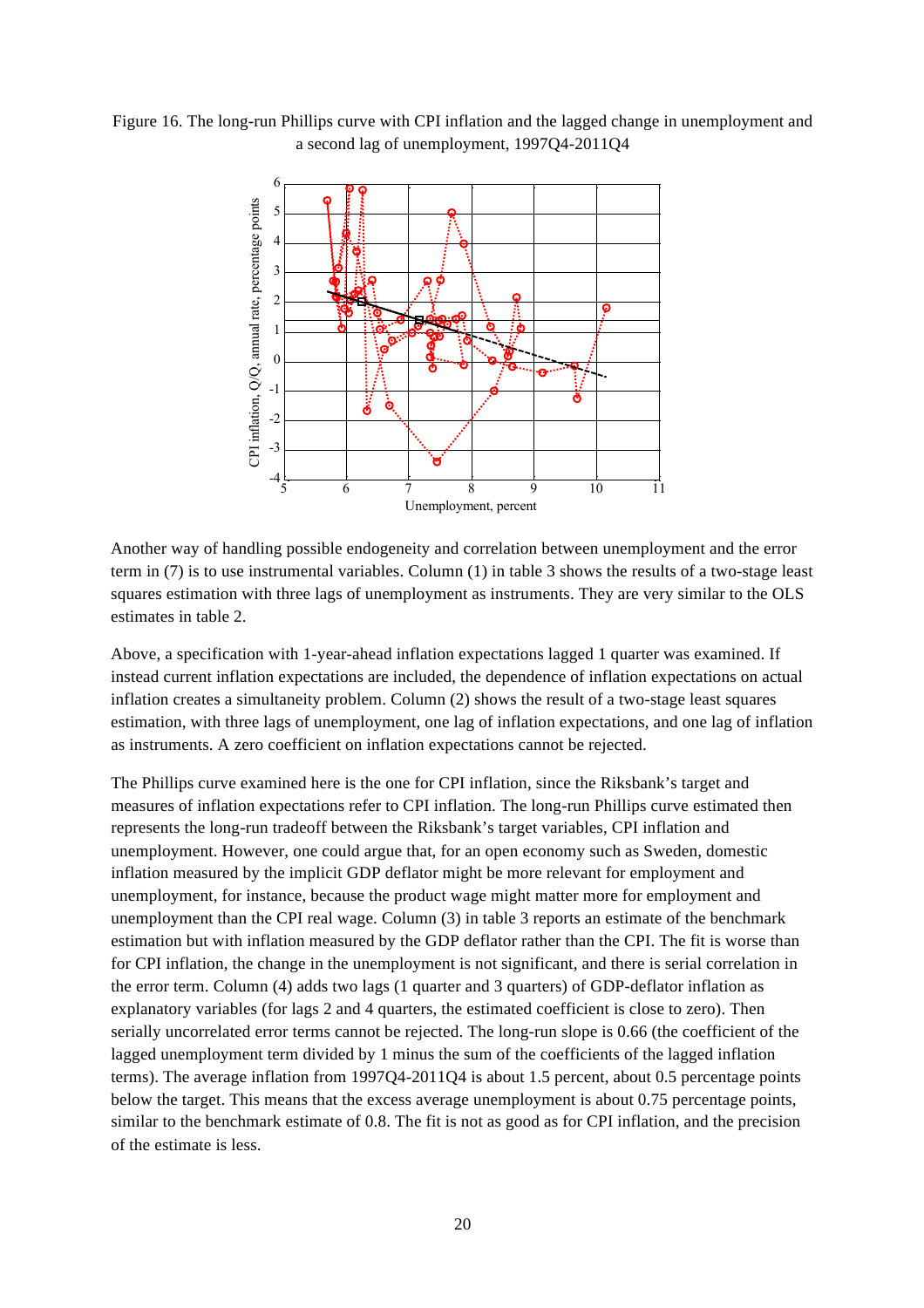Column (5) reports a regression with revised instead of real-time CPI inflation. We see that the slope of the long-run Phillips curve, coefficient of lagged unemployment, is not different from that in the benchmark specification, column (1) in table 2.

|                                          | (1)                             | (2)                                | (3)                              | (4)                              | (5)                             |
|------------------------------------------|---------------------------------|------------------------------------|----------------------------------|----------------------------------|---------------------------------|
| Dependent<br>variable                    | <b>CPI</b><br>Q/Q AR            | <b>CPI</b><br>Q/Q AR               | <b>GDP</b><br>deflator<br>Q/Q AR | <b>GDP</b><br>deflator<br>Q/Q AR | <b>CPI</b><br>Q/Q AR<br>Revised |
| Constant                                 | 7.344<br>(1.462)<br>[0.0000]    | 8.255<br>$(-3.070)$<br>[0.0096]    | 5.665<br>(1.691)<br>0.0015       | 6.812<br>(1.732)<br>0.0002       | 7.278<br>(1.415)<br>[0.0000]    |
| $u_t - u_{t-1}$                          | $-2.909$<br>(1.030)<br>[0.0066] | $-3.533$<br>(1.071)<br>[0.0017]    | $-1.137$<br>(0.899)<br>[0.2116]  | $-1.621$<br>(0.854)<br>[0.0634]  | $-2.538$<br>(0.753)<br>[0.0014] |
| $u_{t-1}$                                | $-0.829$<br>(0.202)<br>[0.0001] | $-0.929$<br>$(-0.296)$<br>[0.0028] | $-0.579$<br>(0.232)<br>[0.0155]  | $-0.722$<br>(0.225)<br>[0.0023]  | $-0.830$<br>(0.194)<br>[0.0001] |
| $\pi_{_t}^{e1}$                          |                                 | $-0.112$<br>0.583<br>[0.8483]      |                                  |                                  |                                 |
| $\pi_{\scriptscriptstyle t-1}^{\rm GDP}$ |                                 |                                    |                                  | $-0.349$<br>(0.129)<br>[0.009]   |                                 |
| GDP<br>$\pi_{t-3}$                       |                                 |                                    |                                  | 0.259<br>(0.125)<br>[0.043]      |                                 |
| $R^2$                                    | 0.30                            | 0.27                               | 0.10                             | 0.26                             | 0.28                            |
| Adjusted $R^2$                           | 0.27                            | 0.23                               | 0.07                             | 0.20                             | 0.26                            |
| S.E.                                     | 1.54                            | 1.58                               | 1.91                             | 1.77                             | 1.60                            |
| <b>DW</b>                                | 1.78                            | 1.79                               | 2.59                             | 1.94                             | 1.79                            |

Table 3. Some robustness tests, 1997Q4-2011Q4

Note:  $u_t$  denotes the unemployment rate in quarter *t*.  $\pi_t^{e_1}$  denotes expectations in quarter *t* of annual inflation 1 year ahead, and  $\pi_t^{\text{GDP}}$  denotes quarterly GDP-deflator inflation at an annual rate. Column (1): 2SLS, instruments  $u_{t-1}$ ,  $u_{t-2}$ , and  $u_{t-3}$ . Column (2): 2SLS, instruments  $u_{t-1}$ ,  $u_{t-2}$ ,  $u_{t-3}$ ,  $\pi_{t-1}^{e_1}$ , and  $\pi_{t-1}$  (quarterly CPI inflation at an annual rate). Column (3)-(5): OLS.

A possible source of correlation between unemployment and the error term might be inflation expectations depending on unemployment. In equation (1), if inflation expectations,  $\pi_i^e$ , were to depend on unemployment,  $u_t$ , the error term,  $\varepsilon_t$ , in (7) would be correlated with  $u_t$ . However, a regression of inflation expectations on unemployment, lagged inflation, and lagged inflation expectations shows that inflation expectations do not depend on unemployment. The coefficient on employment is very small and not significant (see table A5.1 in appendix A5).

In summary, these robustness test indicate that the benchmark estimate of a slope of 0.75 of the longrun Phillips curve is robust to alternative assumptions and specifications.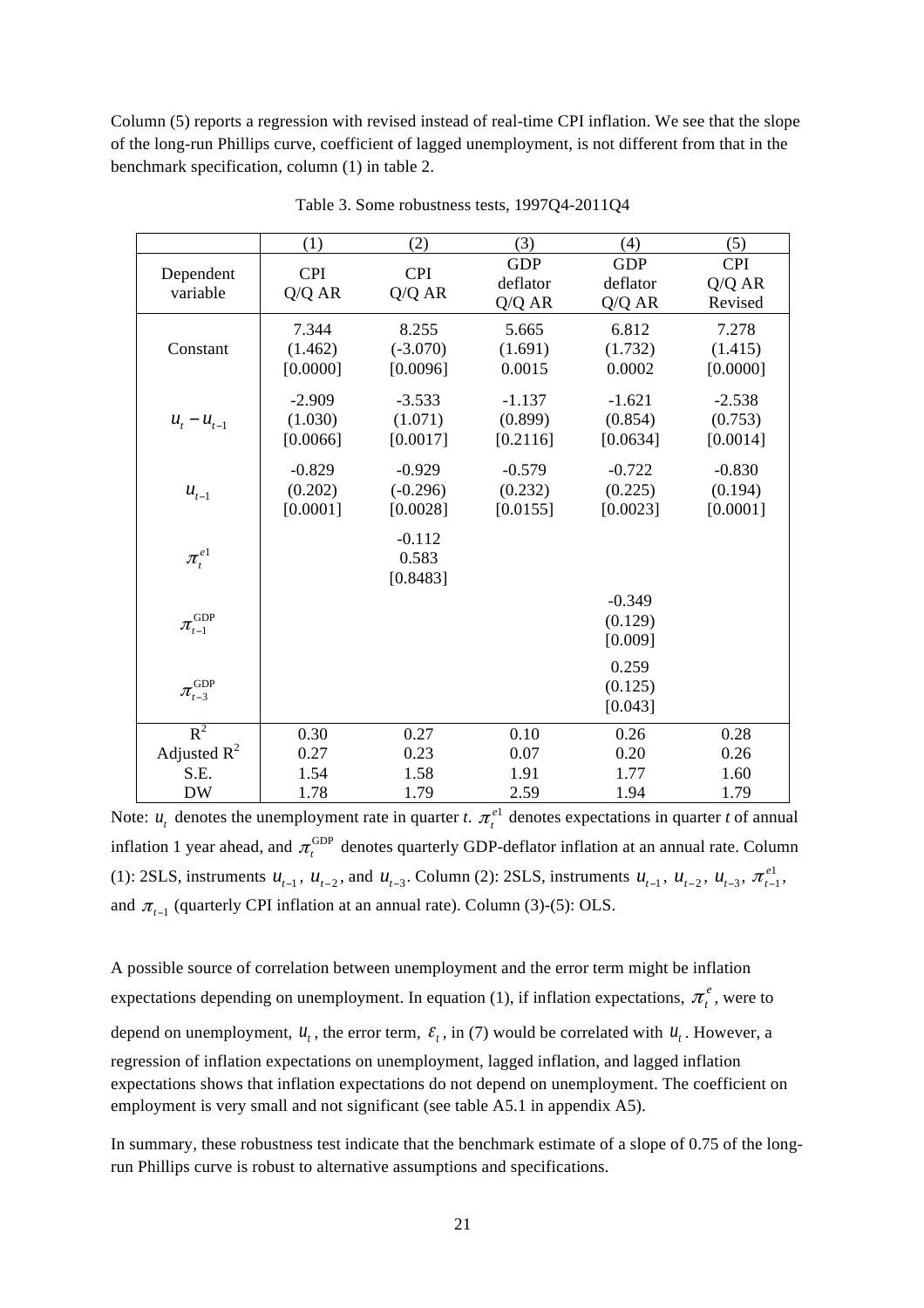## **7. A long-run Phillips curve for the U.S.**

The data indicate that stable inflation expectations around the inflation target in Sweden since 1997 have led to a non-vertical long-run Phillips curve for 1997-2011. Has the same happened in the U.S.?

As noted above, the United States did not have any explicit inflation target until the Federal Reserve announced a target of 2 percent for PCE inflation in January 2012. However, a widely held perception is that even prior to this, the Federal Reserve targeted a core inflation rate of about 2 percent. Over the period 2000-2011, average inflation for the core CPI index was 2.0 percent and for the core PCE deflator 1.9 percent. Figure 17 shows the U.S. unemployment rate, the CBO's estimate of February 2013 of the long- and short-run natural unemployment rate, the annual core-CPI inflation rate, and the quarterly core CPI inflation at an annual rate.

Figure 17. The U.S. unemployment rate, the CBO long- and short-run natural rates, annual core CPI inflation, and quarterly core CPI inflation at an annual rate, 1997-2012



Fuhrer (2011) notes that various measures of inflation expectations have stabilized around 2 percent from 2000 onwards, and he notes that this implies that that there may be a non-vertical long-run Phillips curve in the U.S. Then, he estimates a long-run Phillips curve for quarterly core CPI inflation at an annual rate and an unemployment gap with a slope of 0.26 for the sample 2000Q1-2011Q2 (Fuhrer 2011, table 1).

A study of the same sample period as Fuhrer of the U.S. data with the same methods as those used above for Sweden leads to a Phillips curve of a somewhat different specification, namely with a 4 quarter lag of inflation and a 1-quarter lag of unemployment but not the change in unemployment as explanatory variables,

$$
\pi_{t} = \gamma_{1} + \gamma_{2}\pi_{t-4} - \gamma_{3}\mu_{t-1} + \varepsilon_{t},
$$
\n(10)

where  $\pi$ <sub>t</sub> denotes quarterly core CPI inflation at an annual rate in quarter *t*;  $u_t$  denotes the unemployment rate; and  $\varepsilon$ <sub>t</sub> denotes a shock with an unconditional mean equal to zero. This specification fits the data well. Zero coefficients on other lags of inflation, zero coefficients on current and other lags of unemployment, and serially uncorrelated error terms cannot be rejected. Fuhrer uses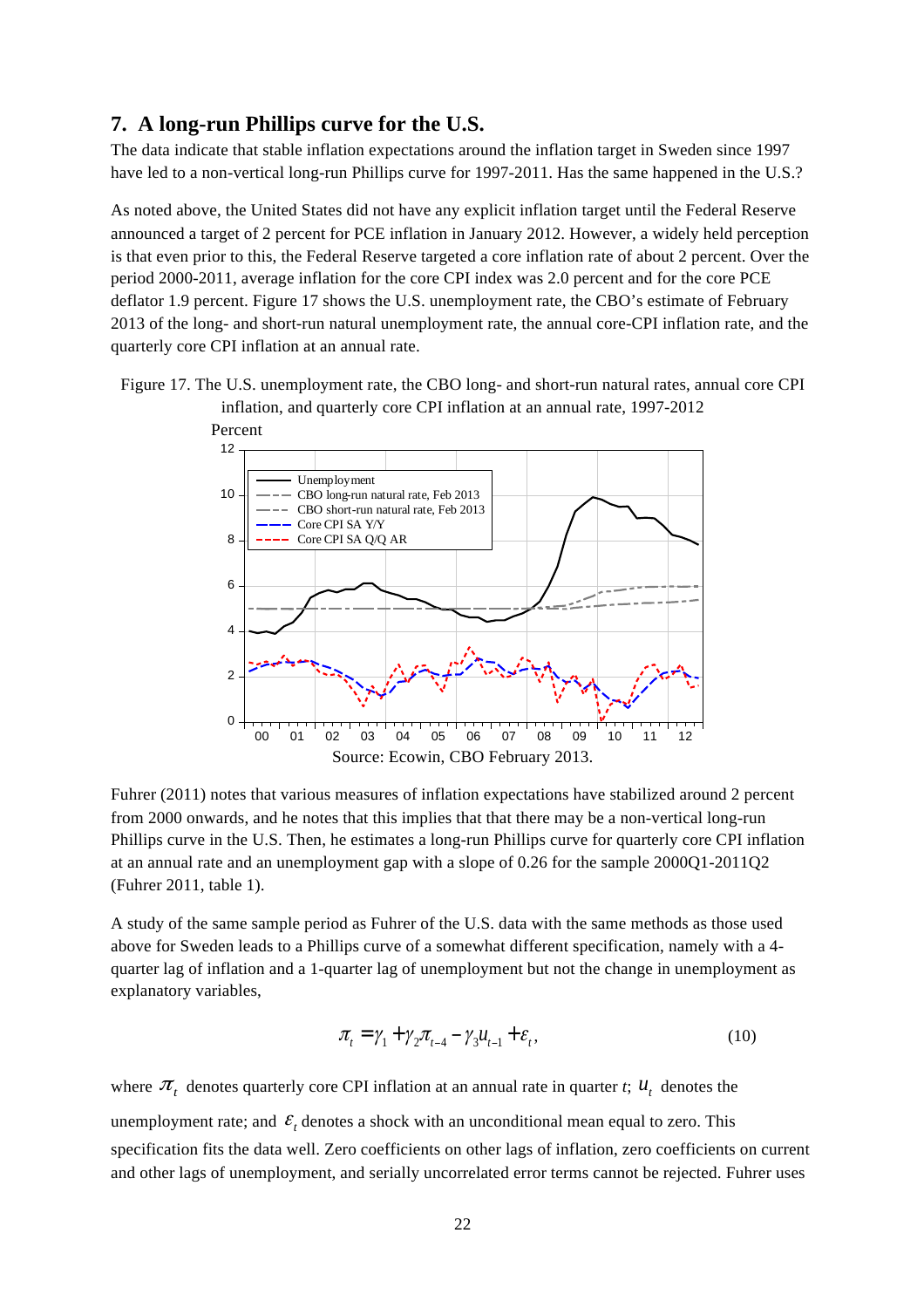an unemployment gap between the unemployment rate and the natural rate as the explanatory variable. The estimation results are not sensitive to whether the unemployment rate or an unemployment gap relative to the CBO's estimates of the natural rate is used, since the natural rate only varies at the end of the sample.

The result for the sample 2000Q1-2011Q2 is shown in table 4.

|             | Variable Coefficient Std. Error |       | Prob.                                                                     |  |
|-------------|---------------------------------|-------|---------------------------------------------------------------------------|--|
| Constant    | 4.504                           | 0.471 | 0.0000                                                                    |  |
| $\pi_{H-4}$ | $-0.332$                        | 0.129 | 0.0140                                                                    |  |
| $u_{t-1}$   | $-0.304$                        | 0.047 | 0.0000                                                                    |  |
|             |                                 |       | Note: OLS, $R^2 = 0.50$ , adjusted $R^2 = 0.33$ , S.E. = 0.52, DW = 1.56. |  |

Table 4. A short-run Phillips curve for the U.S., 2000Q1-2011Q2

The long-run Phillips curve is then given by (8), were  $\gamma_0 = 4.504 / 1.332 = 3.381$  and  $\gamma = 0.304/1.332 = 0.228$ . The slope is similar to the slope estimated by Fuhrer (2011). It is clear that the coefficient  $\gamma_2$  is significantly different from unity, so the long-run Phillips curve is not vertical. This is in contrast to the Phillips curve estimated in Rudebusch and Svensson (1999) for the sample 1961Q1- 1996Q2, for which the sum of the coefficients of four lags of inflation was not significantly different from unity.

Figure 18 shows U.S. unemployment and annual core CPI inflation during 1970-2012. The observations for the sample 2000Q1-2012Q4 are marked with solid connecting lines. We see that the data for 2000-2012 look different than the data for 1970-1999, consistent with inflation expectations having stabilized from 2000 onwards. The estimated long-run Phillips curve is shown as the black line. Figure 19 shows unemployment and quarterly core CPI inflation at an annual rate together with the long-run Phillips curve.

We realize from figure 19 that the slope of the Phillips curve is affected by the observations during the crisis period after 2008. Without these observations, the curve would be steeper. Thus, the U.S. longrun Phillips curve is less stable to variations in the sample end than the Swedish long-run Phillips curve.

Since average core CPI inflation is 2 percent and there is a widely held perception of an unofficial Federal Reserve inflation target of about 2 percent during the period, there is no unemployment cost of average inflation below the perceived target for the U.S.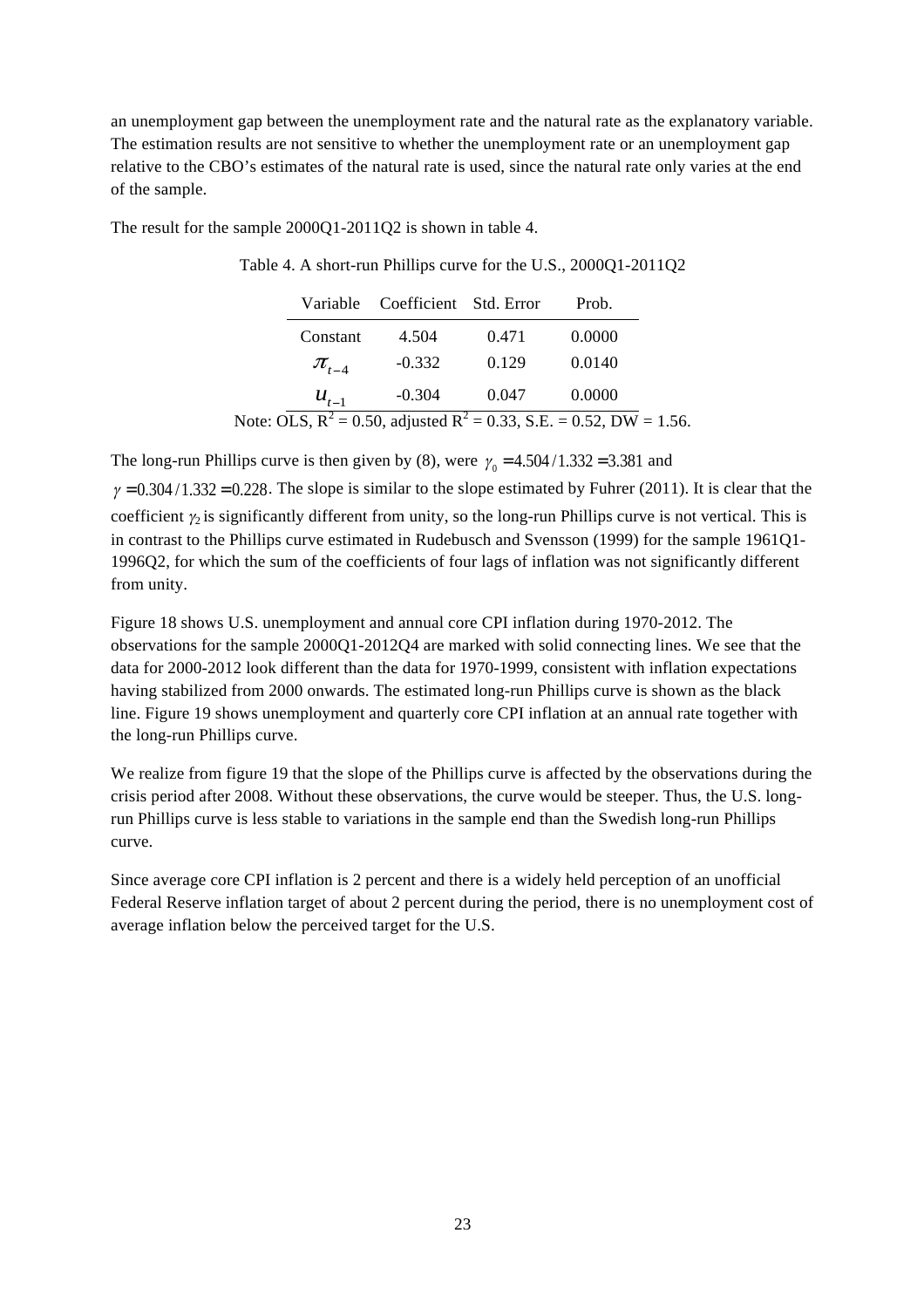

Figure 18. Unemployment and annual core CPI inflation in the U.S., 1970Q1-2012Q4, and a long-run Phillips curve, 2000Q1-2011Q2

Figure 19. Unemployment and quarterly core CPI inflation at an annual rate in the U.S., 2000-2012, and a long-run Phillips curve, 2000Q1-2011Q2



## **8. A long-run Phillips curve for Canada**

As mentioned, Canada has had an inflation target since 1991, which from the end of 1995 is 2 percent for CPI inflation. Average CPI inflation over 1997-2011 is 2.0 percent. Does Canada have a nonvertical long-run Phillips curve during this period? Figure 20 shows the unemployment rate, annual CPI inflation, and quarterly CPI inflation at an annual rate during 1997-2012.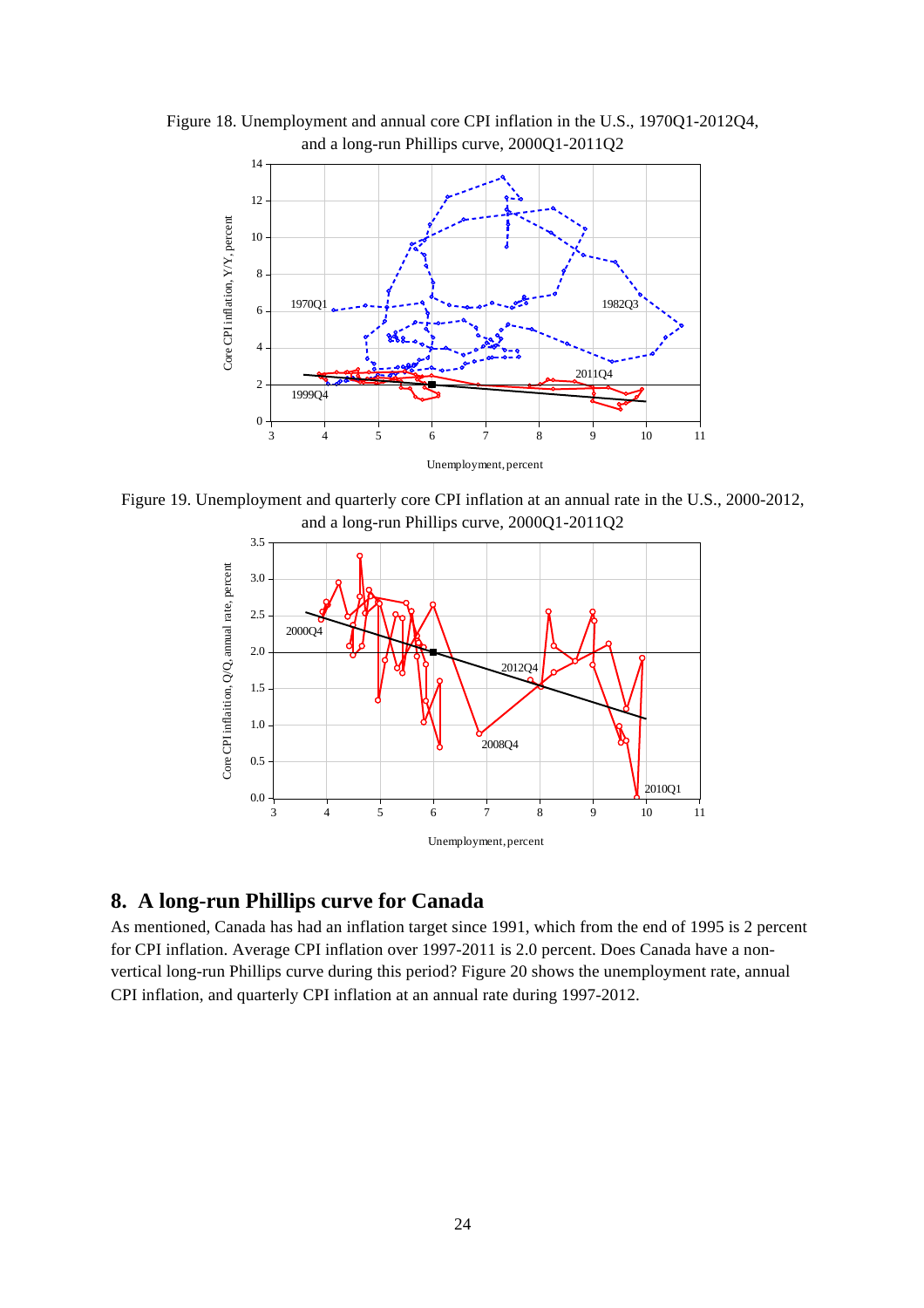

In figure 21 we see a scatter plot of unemployment and annual CPI inflation for the longer sample 1970Q1-2012Q4, with the observations from the sample 1997Q1-2012Q4 marked with solid connecting lines. We see that the data look different during the latter sample, consistent with stable inflation expectations and a non-vertical long-run Phillips curve.





An estimation of the short-run Phillips curve (6) for Canada results, as in the Swedish case, in the specification (7) fitting the data well. The result is reported in table 5. Wald tests do not reject that the coefficients on lags of inflation or more lags unemployment are zero. Serially uncorrelated error terms cannot be rejected. The long-run Phillips curve has a slope of 0.42.

Figure 22 shows the observations of unemployment and CPI inflation during 1997-2012 and the longrun Phillips curve. Since average inflation has been exactly on target in Canada, there is no unemployment cost of average inflation below target.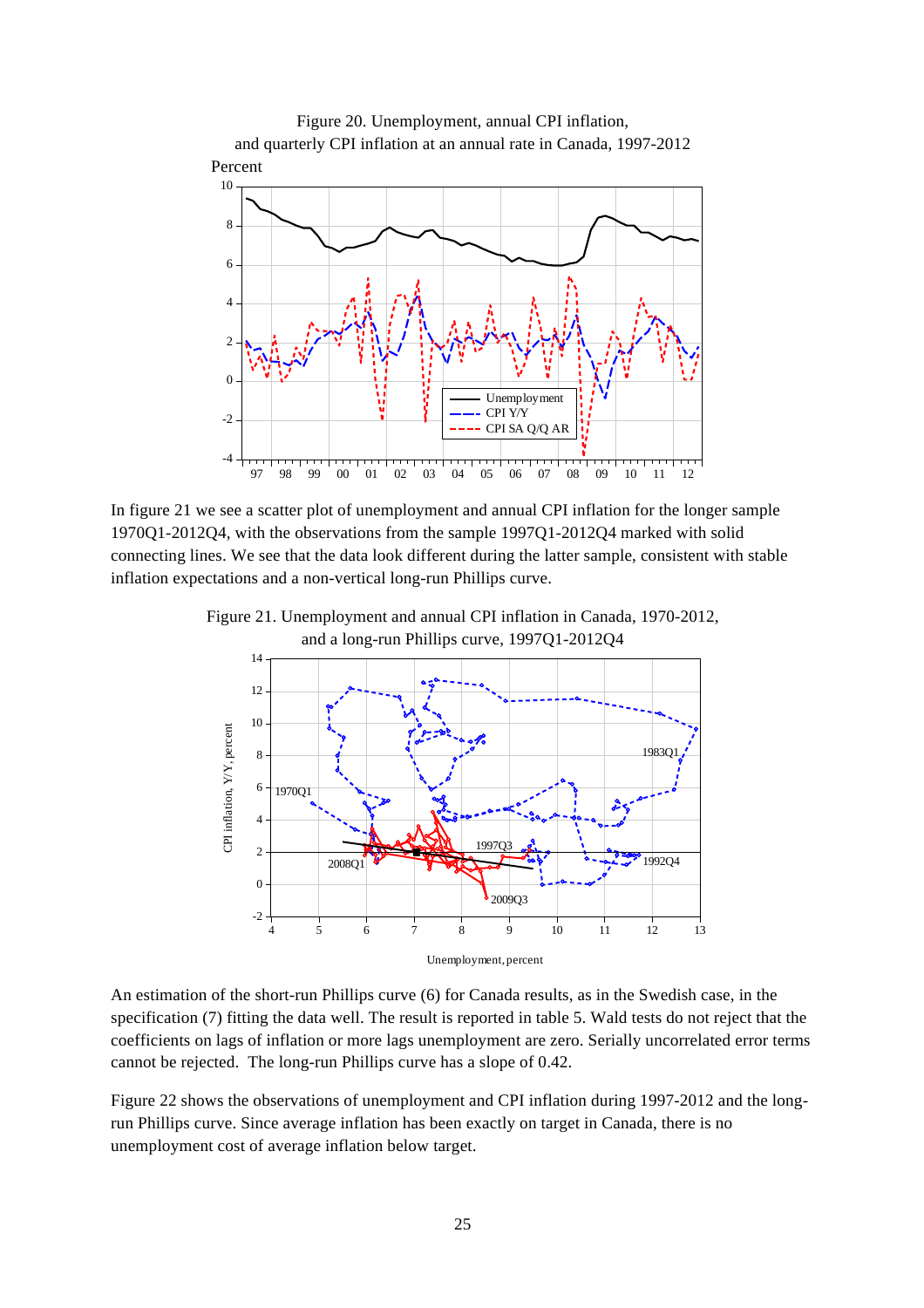|                   | Variable Coefficient Std. Error |       | Prob.                                                                     |  |
|-------------------|---------------------------------|-------|---------------------------------------------------------------------------|--|
| Constant          | 4.942                           | 1.510 | 0.0018                                                                    |  |
| $u_{t} - u_{t-1}$ | $-2.570$                        | 0.579 | 0.0000                                                                    |  |
| $u_{t-1}$         | $-0.417$                        | 0.201 | 0.0426                                                                    |  |
|                   |                                 |       | Note: OLS, $R^2 = 0.14$ , adjusted $R^2 = 0.11$ , S.E. = 1.72, DW = 2.12. |  |

Table 5. A short-run Phillips curve for Canada, 1997Q1-2012Q4

Figure 22. Unemployment and quarterly CPI inflation at an annual rate in Canada, 1997-2012, and a long-run Phillips curve, 1997Q1-2012Q4



## **9. Conclusions**

By 1997, the new inflation-targeting regime in Sweden had been established, in the sense that the inflation target was credible (inflation expectations were in line with the target), the repo rate (the Riksbank's policy rate) had been lowered to a normal level, and the Riksbank had had a few years to learn how to conduct inflation targeting. Over the next 15 years, 1997-2011, average CPI inflation has fallen short of the inflation target of 2 percent by 0.6 percentage points. But average inflation expectations according to the Prospera survey have been close to the target. Thus, average inflation expectations have been anchored to the target and the target has been credible. If average inflation expectations are anchored to the target when average inflation differs from the target, the long-run Phillips curve is not vertical. Then, lower average inflation means higher average unemployment. The data indicate that the slope of the long-run Phillips curve is about 0.75. Then, average inflation below target has been associated with average unemployment being about 0.8 percentage points higher over the 15 years of 1997-2011 than what would have been the case if average inflation had been equal to the target. This is a large unemployment cost of average inflation below a credible target. Some simple robustness tests indicate that the estimate of the unemployment cost is rather robust.

A recent commentary by Söderström and Vredin (2013) argues that my estimate of the unemployment cost is too large. They use the Riksbank's DSGE model Ramses to conduct an experiment where unanticipated shocks to the Riksbank's policy rule reduce average CPIF inflation by 0.2 percentage points during 15 years, the length of the period 1997-2011. They find that average unemployment increases by about 0.25 percentage points, about a third of my estimate of 0.8 percentage points.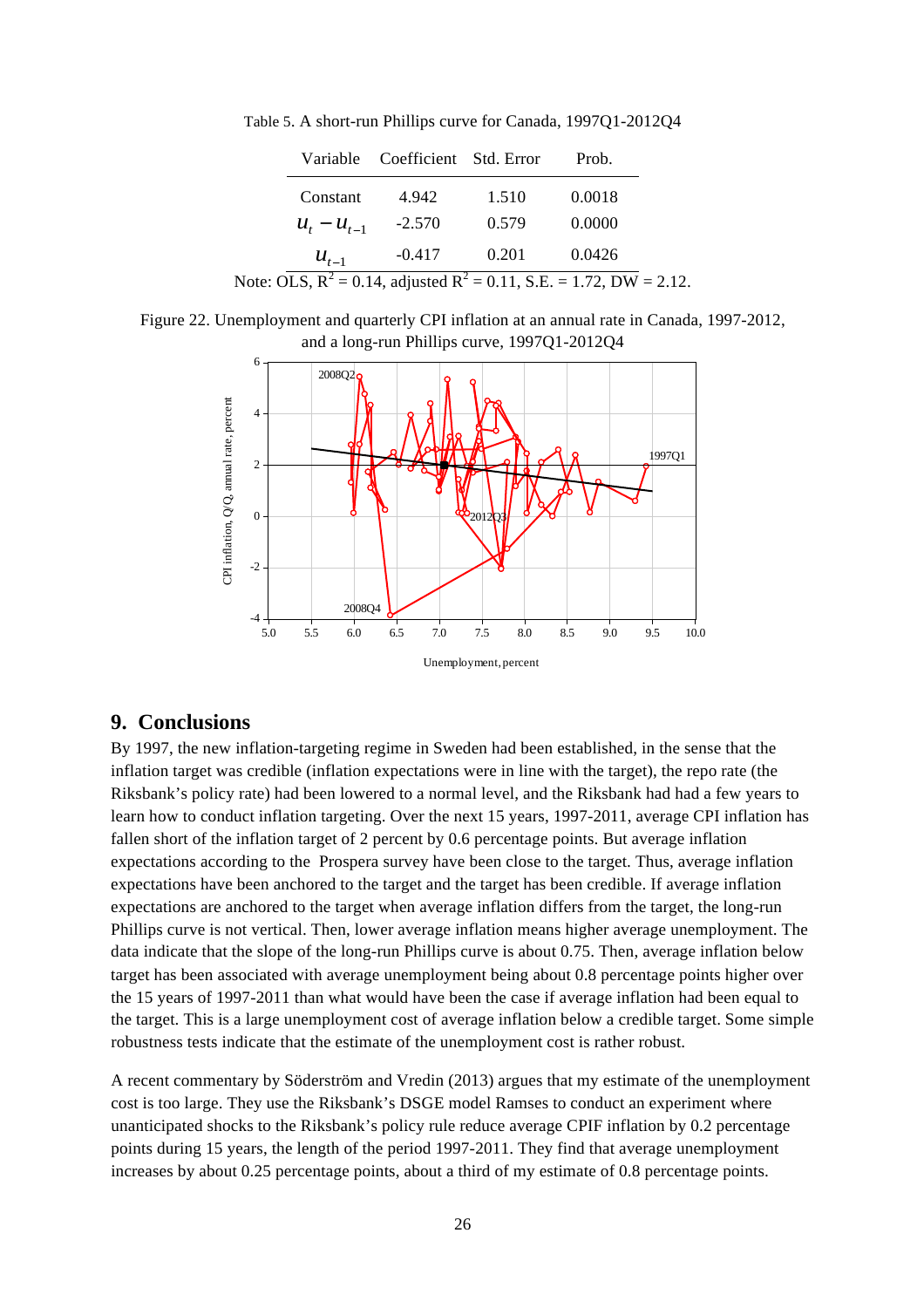However, unanticipated shocks to the monetary-policy rule that reduce average CPIF-inflation over 15 years also reduce CPI inflation by the same amount, in this case 0.2 percentage points. Hence, their experiment closes only a third of the gap between actual average CPI inflation and the inflation target. If they were to use their method to close the full gap between average CPI inflation and inflation, average unemployment would increase three times as much, that is, by about 0.75 percentage points. This is obviously very similar to my estimate, about 0.8 percentage points. Thus, Söderström and Vredin actually confirm rather than disprove my result. $^{24}$ 

For the U.S., as noted by Fuhrer (2011) and confirmed here, there seems to be a non-vertical long-run Phillips curve from 2000 onwards. Since average core inflation has been equal or close to what is widely perceived as an unofficial Federal Reserve inflation target of about 2 percent from 2000 until the announcement of an official target in January 2012, there is no unemployment cost of average inflation below the perceived target for the U.S. For Canada, there seems to be a non-vertical long-run Phillips curve from 1997 onwards. Since average inflation has been equal to the target, there is no unemployment cost of average inflation below the target for Canada. Average inflation significantly below the target and a substantial average unemployment cost of this seems to be a Swedish phenomenon.

The difference between average inflation and average inflation expectations in Sweden and the evidence of the existence of a downward-sloping long-run Phillips curve raises several questions. Why has average inflation fallen short of the target for 15 years? Certainly, the experience of Australia, Canada, and the U.K. shows that it is possible to instead keep average inflation quite close to the target during such a long period. What are possible policy implications for the future? Do these findings make price-level targeting or the targeting of average inflation over a longer period relatively more attractive, since they would better ensure that average inflation over longer periods equals the target?

In a background study of the 2012 IMF Article-IV report on Sweden, Batini and Ishi (2012) note four possible reasons why the Riksbank has undershot the inflation target during the 1997-2011 period:

One possibility is that (1) the Riksbank may have conducted monetary policy in an asymmetric manner, de facto favoring lower inflation outcomes to higher ones. Alternatively, despite symmetric stabilization preferences, (2) the Bank may have systematically overestimated potential unemployment. (This is reminiscent of the argument of Orphanides that the Fed caused too high inflation in the 1970s by underestimating potential unemployment). Or more generally, the Riksbank may have systematically overestimated inflationary pressures, one story being that (3) imported inflation systematically came in below expectations and (4) growth in productivity higher than expected. Last but not least, (5) (at least since the Great Recession) the pass-through from the repo rate to other rates, notably the mortgage rate, may have weakened, meaning that easy monetary conditions were not reflected de facto in an easier monetary stance, and implying a stronger disinflationary effect of policy than desired. (Batini and Ishi 2012, p. 39-40, numbering added)

 $\overline{a}$ 

 $24$  During 1997-2011, when average real time CPI inflation was about 1.4 percent, average CPIF inflation would have been about 1.8 percent, 0.4 percentage points higher ("would have been" is appropriate, since the CPIF index was constructed in 2008 and did not exist in real time before then). The reason for the difference is the downward trend in mortgage rates during the period, which is a reflection of the global downward trend of real interest rates and could not have been prevented by Swedish monetary policy. Changes in housing costs due to mortgage-rate changes are included in the index CPI but excluded from the CPIF. For average CPI inflation to equal 2 percent during 1997-2011, average CPIF inflation would have had to be 2.4 percent, 0.6 pp higher than 1.8 percent.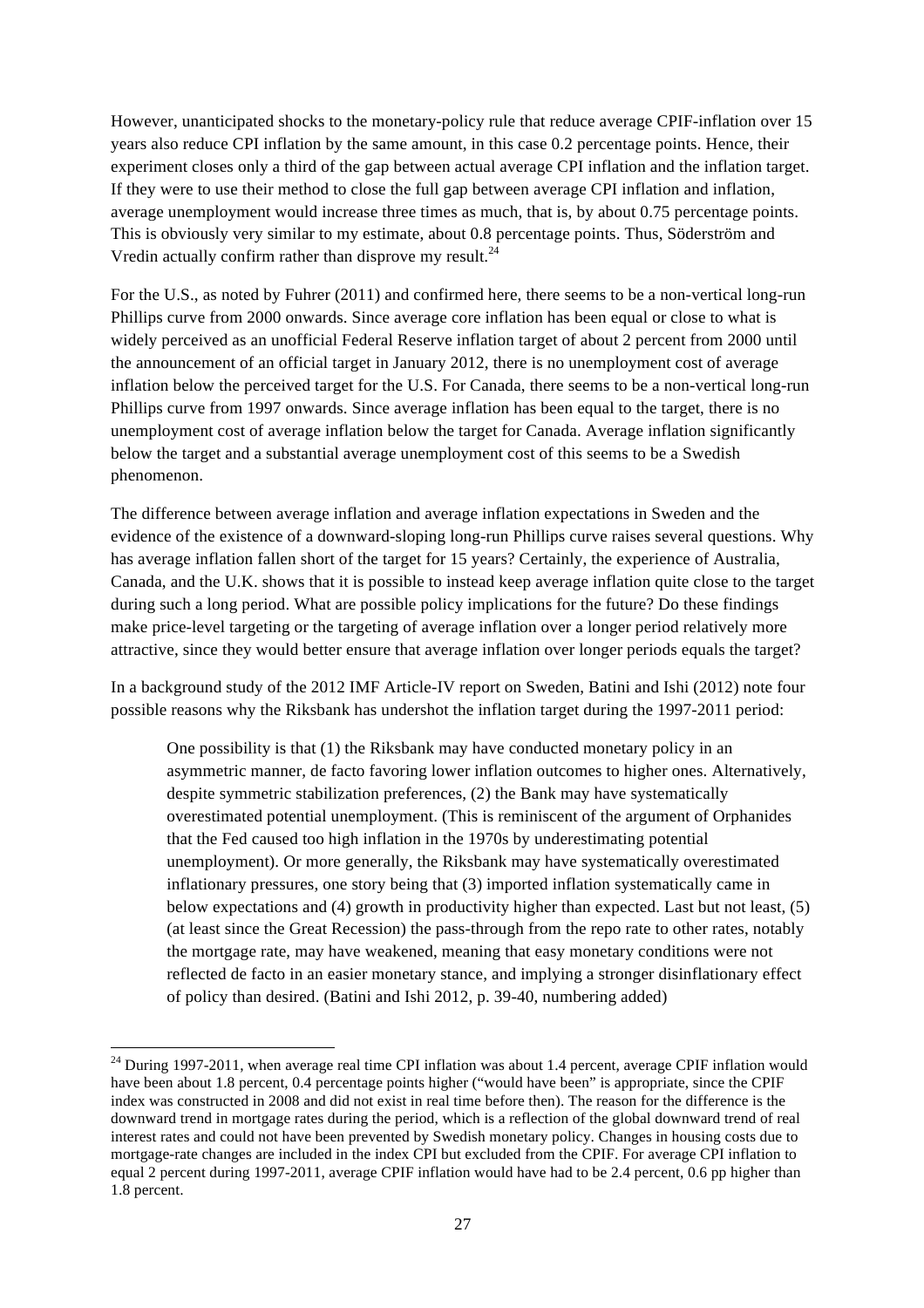To this one could add that (6) the Riksbank has missed or neglected a downward trend in mortgage rates, which has contributed to average CPI inflation being lower than average CPIX and CPIF inflation (this is a possible reason emphasized in Andersson, Palmqvist, and Österholm 2012) . Reasons (2)-(4) and (6) involve systematic mistakes or neglects during the 15-year period, mistakes or neglects without which average inflation might have been on target and unemployment about 0.8 percentage points higher. Reason (5), if only applying since the Great Recession, can account only for the last third of the 15-year period. However, if there is a suspicion that monetary policy is too tight because it is less effective, the appropriate policy response is an easier policy than otherwise warranted. (This is an argument that I put forward several times at the policy meetings while I was at the Riksbank as a Deputy Governor and Executive Board member May 2007-May 2013.) Thus, these reasons hardly provide an excuse for undershooting the target and achieving higher average unemployment than necessary.

More generally, regardless of the reasons for the systematic undershooting of the inflation target, a more expansionary policy during 1997-2011 could both have brought average inflation in line with the target and created lower average unemployment. Given this, the unemployment loss during the 15 year period was unnecessary.25

Since the first version of this paper was written, it has become increasingly clear that the main reason for low inflation in the last few years is that the majority of the Executive Board has pursued a tighter policy, resulting in lower inflation and higher unemployment, because of concerns about household debt. This is further discussed in Svensson (2013), including the possibility that such a policy is counterproductive as a way to reduce household debt, in that it actually increases rather than reduces real debt and the debt-to-GDP ratio, since tighter policy is likely to have a slower impact on nominal debt than on the price level and nominal GDP.

What are the policy implications for the future? I believe the main policy conclusion to be that if one wants to avoid the average unemployment cost, it is important to keep average inflation over a longer period in line with the target, a kind of average inflation targeting (Nessén and Vestin 2005). This could also be seen as an additional argument in favor of price-level targeting, with a price-level target rising at the rate of the inflation target. On the other hand, in Australia, Canada, and the U.K., and more recently in the euro area and the U.S., the central banks have managed to keep average inflation on or close to the target (the implicit target when it is not explicit) without an explicit price-level targeting framework.

Should the central bank try to exploit the downward-sloping long-run Phillips curve and secretly, by being more expansionary, try to keep average inflation somewhat above the target, so as to induce lower average unemployment than for average inflation on target? Such a policy would involve the central bank saying one thing (the target is 2 percent) and deliberately doing another (keeping average inflation above 2 percent). This would be inconsistent with an open and transparent monetary policy. Regardless of the moral quality of the policy, the truth might eventually be leaked or discovered, in which case the inflation target would lose credibility and inflation expectations would rise above the target, in which case the possible benefit of inflation above target would vanish.

l

 $25$  See appendix A2 for details.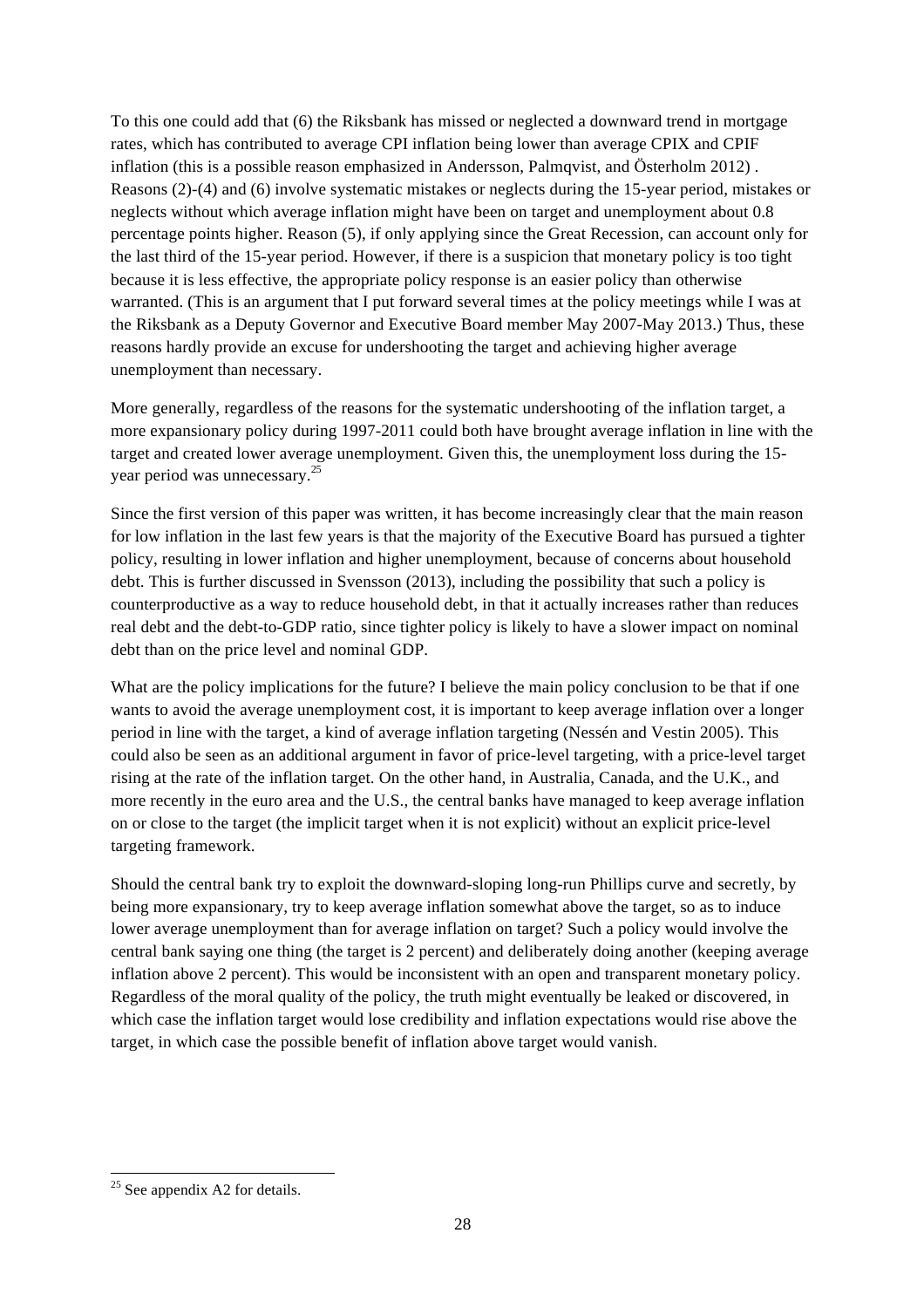# **References**

Akerlof, George A., William T. Dickens, and George L. Perry (2000), "Near-Rational Wage and Price Setting and the Long-Run Phillips Curve," *Brookings Papers on Economic Activity* 1:2000, 1-44.

Andersson, Björn, Stefan Palmqvist, and Pär Österholm (2012), "The Riksbank's Attainment of its Inflation Target over a Longer Period of Time," Economic Commentary No. 4, 2012, Sveriges Riksbank, www.riksbank.se.

Batini, Nicoletta, and Kotaro Ishi (2012), "Sweden: Selected Issues," IMF Country Report No. 12/155, www.imf.org.

Bergström, Villy, and Robert Boije (2005), "Monetary Policy and Unemployment," *Sveriges Riksbank Economic Review* 4/2005, 15-49.

Bryan, Michael F., and Stefan Palmqvist (2010), "Testing Near-Rationality Using Survey Data," in Sinclair, Peter (ed.), *Inflation Expectations*, ch. 10.

Facken inom industrin (2011), "Avtalspolitisk plattform" (Industrial Trade Unions, "Wage Negotiation Platform," in Swedish), September 15, 2011, www.fackeninomindustrin.se.

Facken inom industrin (2012), "Avtalspolitisk platform - förslag" (Industrial Trade Unions, "Wage Negotiation Platform - Proposal," in Swedish), November 12, 2012, www.fackeninomindustrin.se.

Flodén, Martin (2012), "A Note on Swedish Inflation and Expectations," working paper, http://people.su.se/~mflod.

Forslund, Anders (2008), "Den svenska jämviktsarbetslösheten: en översikt," ("The Swedish Equilibrium Unemployment Rate: A Survey," in Swedish) Report to the Fiscal Policy Council, 2008/4, www.finanspolitiskaradet.se.

Fuhrer, Jeffrey C. (2011), "Inflation Expectations and the Evolution of U.S. Inflation," Public Policy Brief No. 11-4, Federal Reserve Bank of Boston, www.bostonfed.org.

Gottfries, Nils (2012), *Swedish Wage Formation – Does It Work?* (in Swedish with English Summary), Report to the Swedish Long-term Commission of Inquiry.

Harri, Ardian, and B. Wade Brorsen (2009), "The Overlapping Data Problem," *Quantitative and Qualitative Analysis in Social Sciences* 3, 78-115, www.qass.org.uk.

IMF (2013), "The Dog That Didn't Bark: Has Inflation Been Muzzled or Was It Just Sleeping?" *World Economic Outlook, April 2013*, chapt. 3, www.imf.org.

Jonsson, Thomas, and Pär Österholm (2012), "The Properties of Survey-Based Inflation Expectations in Sweden," *Empirical Economics* 42, 79–94.

Lindbeck, Assar, and Dennis Snower (2001), "Insiders versus Outsiders," *Journal of Economic Perspectives* 15(1), 165-188.

Lundborg, Per, and Hans Sacklén (2006), "Low-inflation Targeting and Long-run Unemployment," *Scandinavian Journal of Economics* 108, 397-418.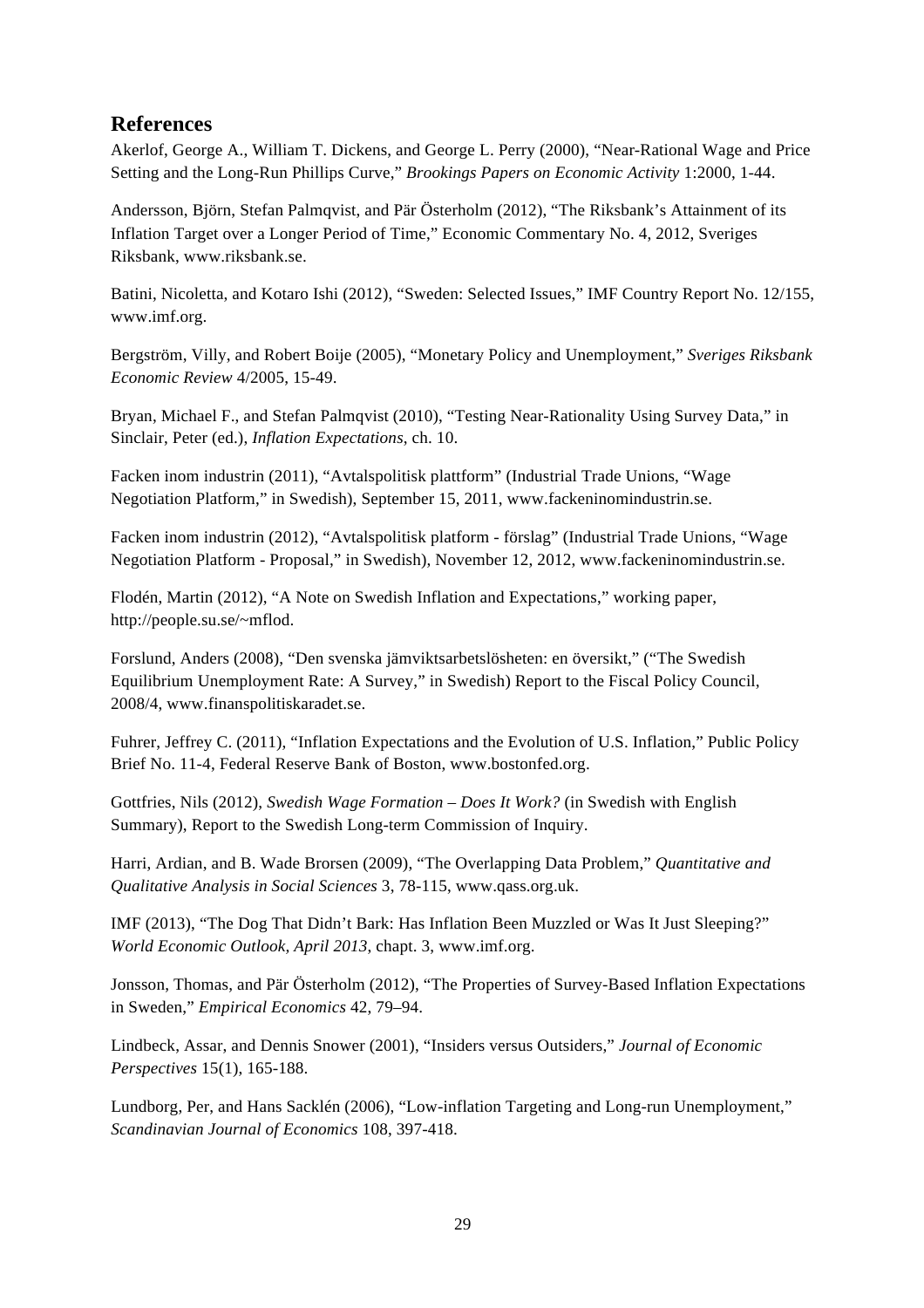Ministry of Finance (2011), "Hur ska utvecklingen av arbetsmarknadens funktionssätt bedömas?" ("How to assess the development of the labor market's way of functioning?" in Swedish), Report from the Economics Department, Ministry of Finance, www.sweden.gov.se/sb/d/2062.

Morin, Mats (2009), "Löneutrymmet i en djup lågkonjunktur" ("The Scope for Wage Increases in a Deep Recession," in Swedish), LO (The Swedish Trade Union Confederation), www.lo.se.

National Institute of Economic Research (2011). *The Swedish Economy December 2011*, www.konj.se.

National Institute of Economic Research (2012), *Wage Formation in Sweden: Summary 2012*, www.konj.se.

Nessén, Marianne, and David Vestin (2005), "Average Inflation Targeting," *Journal of Money, Credit and Banking* 37, 837-864.

Rogerson, Richard (1997), "Theory Ahead of Language in the Economics of Unemployment," *Journal of Economic Perspectives* 11, 73-92.

Rudebusch, Glenn, and Lars E.O. Svensson (1999), "Policy Rules for Inflation Targeting," in Taylor, John B. (ed.), *Monetary Policy Rules,* University of Chicago Press.

Söderström, Ulf, and Anders Vredin (2013), "Inflation, Unemployment and Monetary Policy," Economic Commenary No. 1, 2013, www.riksbank.se.

Stock, James H., and Mark W. Watson (2010), "Modeling Inflation after the Crisis," in *Macroeconomic Challenges: The Decade Ahead*. Proceedings of the Federal Reserve Bank of Kansas City 2010 Jackson Hole Symposium, www.kc.frb.org.

Svensson, Lars E.O. (1997), "Inflation Forecast Targeting: Implementing and Monitoring Inflation Targets," *European Economic Review* 41, 1111-1146.

Svensson, Lars E.O. (2012), "Correcting the Riksbank's Estimate of the Long-Run Sustainable Rate of Unemployment," Appendix 2 of Riksbank July 2012 Minutes, larseosvensson.se.

Svensson, Lars E.O. (2013), "Some Lessons from Six Years of Practical Inflation Targeting," *Sveriges Riksbank Economic Review* 2013:3, 29-80.

Sveriges Riksbank (2004), "Changes in Calculation Methods for the Inflation Rate," *Inflation Report* 2004/2, 45-48, www.riksbank.se.

Sveriges Riksbank (2008), "The Rate of Increase in the CPIX Will Be below the CPI for a Long Time," *Monetary Policy Report* 2008/2, 49-51, www.riksbank.se.

Sveriges Riksbank (2010), "The Driving Forces behind Trends in the Economy Can Be Analysed Using a Production Function," *Monetary Policy Report* 2010/3, 56-61, www.riksbank.se.

Sveriges Riksbank (2011), "New Round of Collective Bargaining in an Uncertain Economic Climate," *Monetary Policy Report* 2011/3, 53-59, www.riksbank.se.

Sveriges Riksbank (2012), "The Long-Term Development on the Swedish Labour Market", *Monetary Policy Report* 2012/2, 45-51, www.riksbank.se.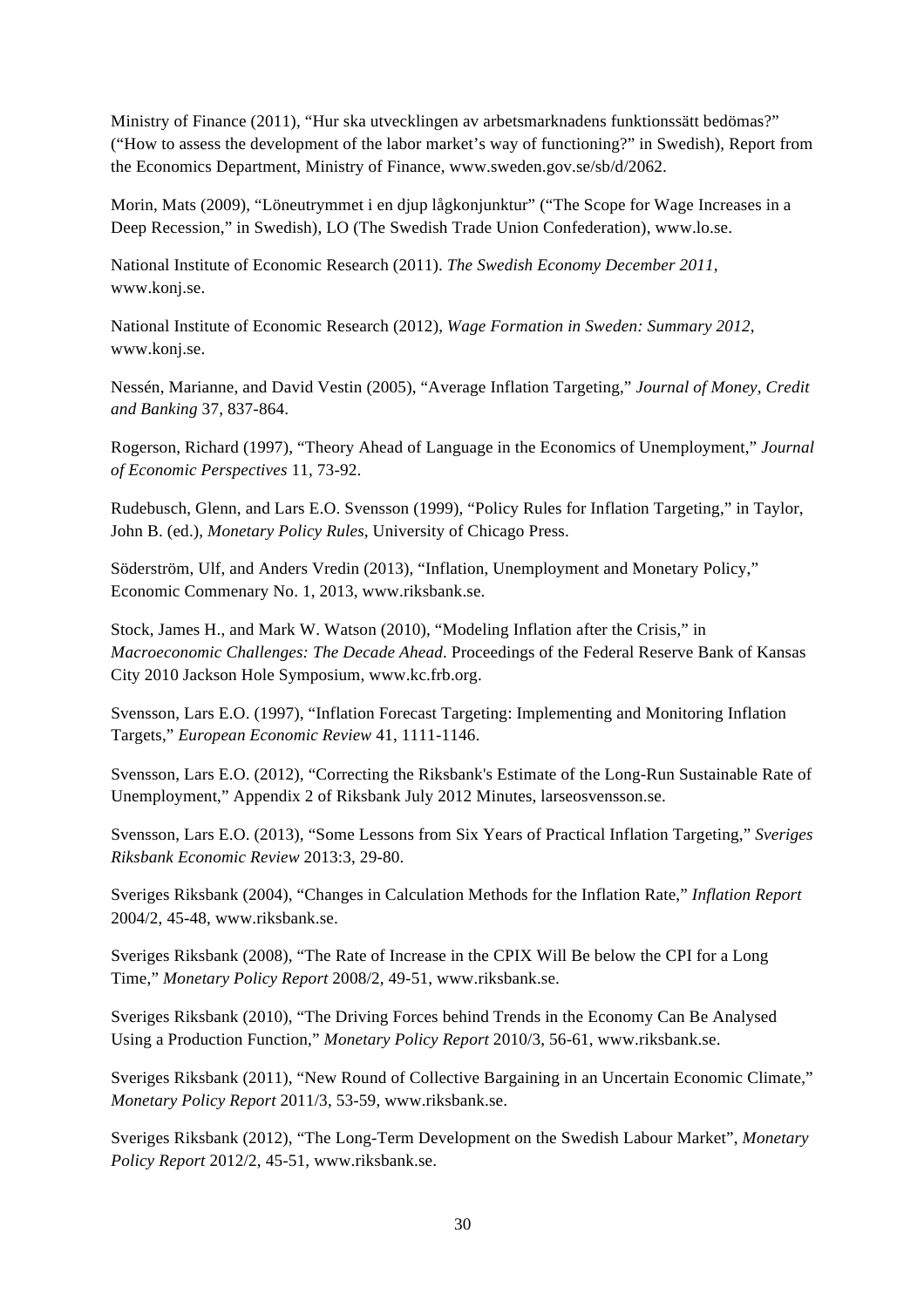Williams, John C. (2006), "Inflation Persistence in an Era of Well-Anchored Inflation Expectations," FRBSF Economic Letter 2006-27, www.frbsf.org.

## **Appendix**

### **A1. Wage-setting with inflation expectations equal to the inflation target**

Consider a situation with centralized wage-setting, where nominal wages are set a period in advance (for instance a year) in negotiations between a trade union and an employers' association. Assume that the negotiations result in a target (log) real wage for period *t*, denoted  $\hat{W}^{\dagger}_{p}$ , that results in a desired rate of employment (and an acceptable rate of unemployment). Assume that it varies with with (log) productivity in period  $t$ , denoted  $a_t$ , according to

$$
\mathcal{W}_0^{\star} = \mathcal{W}\hat{\sigma} + a_t, \qquad (A1.1)
$$

where  $W^*$  is a constant. The nominal (log) wage,  $W_t$ , is then set in period  $t-1$  according to

$$
w_t = \mathcal{W}_0^* + p_t^e, \tag{A1.2}
$$

where  $p_t^e$  denotes expectations in period  $t-1$  of the (log) price level in period *t*. Furthermore,

$$
p_t^e = p_{t-1} + \pi_t^e, \tag{A1.3}
$$

where  $p_{t-1}$  denotes the (log) price level in period  $t-1$  and  $\pi_t^e$  denotes expectations in period  $t-1$  of inflation in period *t*.

It follows that the nominal wage can be written

$$
w_t = a_t + p_{t-1} + \pi_t^e + \mathcal{W}\mathfrak{F},\tag{A1.4}
$$

and that the change in the nominal wage is given by

$$
\Delta w_t = \Delta a_t + \pi_{t-1} + \Delta \pi_t^e, \qquad (A1.5)
$$

where I have used that actual inflation,  $\pi$ , satisfies

$$
\pi_t \equiv p_t - p_{t-1}.\tag{A1.6}
$$

Under the assumption that inflation expectations equal the inflation target,  $\pi^*$ , we then have

$$
\Delta w_t = \Delta a_t + \pi_{t-1}.
$$
\n(A1.7)

The actual (log) real wage in period *t*, denoted  $\mathcal{W}_{\rho}$ , satisfies

$$
\mathcal{W}_{0} = W_{t} - p_{t} = (\mathcal{W}_{0}^{*} + p_{t-1} + \pi_{t}^{e}) - (p_{t-1} + \pi_{t}) = \mathcal{W}_{0}^{*} + \pi_{t}^{e} - \pi_{t},
$$
\n(A1.8)  
\nwhere I have used (A1.2), (A1.3), and (A1.6).

It follows that

$$
\mathcal{W}_{\rho} - \mathcal{W}_{\rho}^* = \pi_t^e - \pi_t. \tag{A1.9}
$$

If I assume that inflation expectations,  $\pi_i^e$ , equal the inflation target,  $\pi^*$ , we have

$$
\mathcal{W}_{\rho} - \mathcal{W}_{\rho}^{\star} = \pi^* - \pi_t.
$$
\n(A1.10)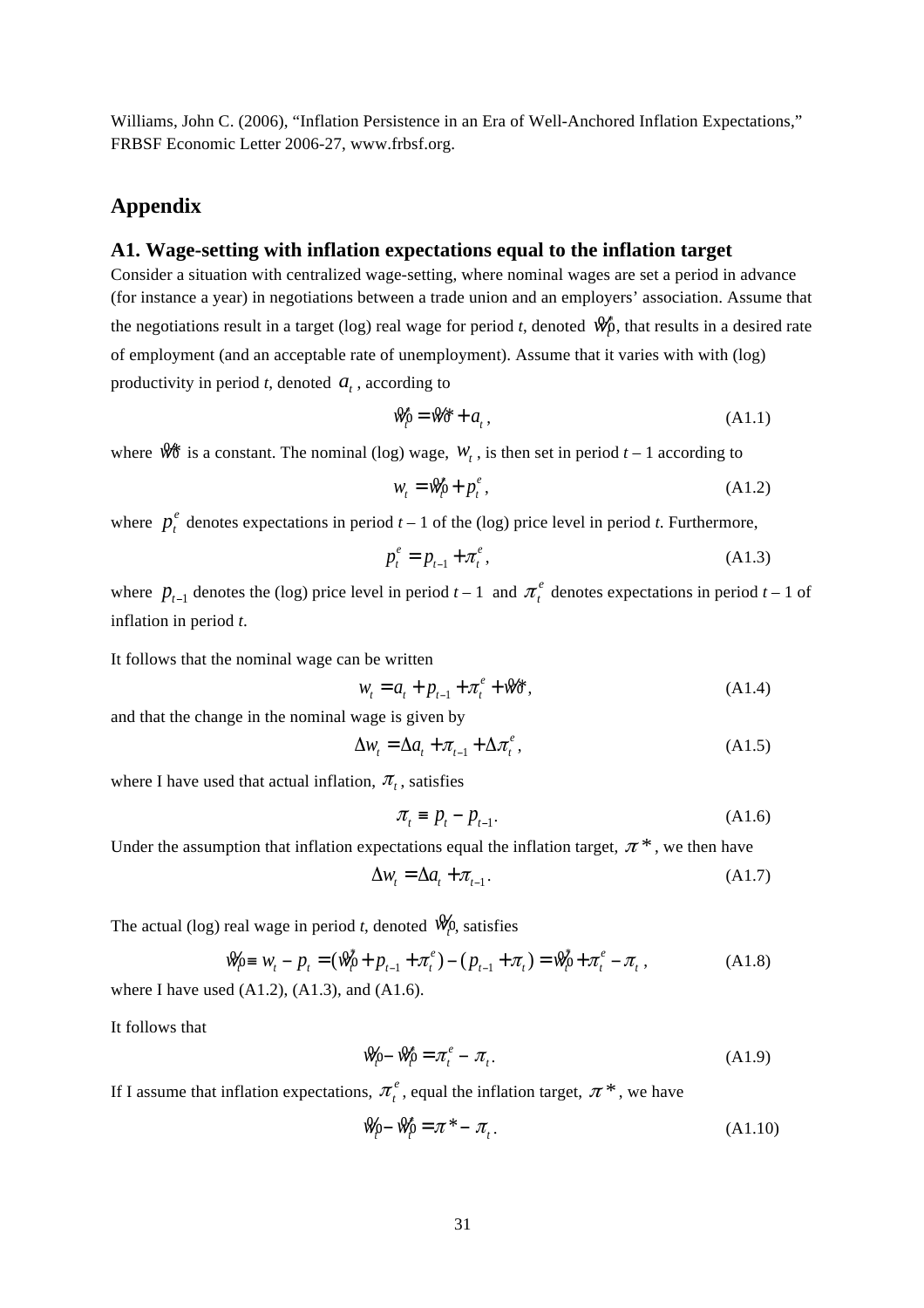That is, average inflation below the inflation target will imply that the average real wage will exceed the target real wage, implying lower employment and higher unemployment than what is consistent with the target.

## **A2. The average unemployment cost of average inflation below the target is independent of the reasons for missing the target**

Consider a stylized model, where the structural relation between inflation and unemployment is given by the short-run Phillips curve (7), reproduced here,

$$
\pi_t = \gamma_0 - \gamma_1 (u_t - u_{t-1}) - \gamma u_{t-1} + \varepsilon_t, \tag{A2.1}
$$

where  $\pi_t$  and  $\mu_t$  denote inflation and unemployment rates in period *t* and  $\epsilon_t$  is an exogenous shock. Alternatively, interpret (A2.1) as the reduced-form relation between inflation and unemployment within the monetary-policy regime considered, where the regime in particular is characterized by inflation expectations anchored at a fixed inflation target. Assume that the unemployment rate in period *t* can be affected by a stylized policy instrument in period  $t - 1$ ,  $\dot{t}_{t-1}$ , according to

$$
u_t = \alpha i_{t-1} + \eta_t, \qquad (A2.2)
$$

where  $\eta_t$  is an exogenous shock. The unanticipated shocks in (A2.1) and (A2.2) may contribute to inflation deviating from the target.

Consider sample averages over a given sample (for instance, 1997-2011),

$$
\overline{\pi} = \gamma_0 - \gamma \overline{u} + \overline{\varepsilon} \,, \tag{A2.3}
$$

$$
\overline{u} = \alpha \overline{i} + \overline{\eta}, \qquad (A2.4)
$$

where a bar over a variable denotes its sample average ( $\overline{i}$  denotes the sample average of  $i_{t-1}$ ) and the sample average of  $u_t - u_{t-1}$  is assumed to be zero. Let  $\overline{u}^0$  denote the hypothetical sample average unemployment rate that is consistent with a sample average inflation rate equal to the inflation target, *π*\*. It satisfies the identity

$$
\pi^* = \gamma_0 - \gamma \overline{u}^0 + \overline{\varepsilon} \ . \tag{A2.5}
$$

Define the excess average unemployment rate as  $\bar{u} - \bar{u}^0$ . It follows from (A2.3) and (A2.5) that the excess average unemployment rate is given by

$$
\overline{u} - \overline{u}^0 = (\pi^* - \overline{\pi}) / \gamma.
$$
 (A2.7)

Thus, the excess average unemployment rate is independent of the sample averages of the exogenous shocks,  $\bar{\varepsilon}$  and  $\bar{\eta}$ . The sample averages of the shocks may be part or all of the reason why average inflation has deviated from the target. The excess average unemployment rate is the average unemployment cost of average inflation below the target that is being estimated in this paper. Thus, it is independent of unanticipated shocks that may explain why average inflation has deviated from the target.

Note that  $\overline{u}^0$  is a sample average and not necessarily the (long-run) natural rate, the sustainable rate of unemployment, denoted *u\**. The latter might in this stylized model be defined as the sample average consistent with average inflation equal to  $\pi^*$  and the sample average of  $\mathcal{E}_t$  equal to zero. Then, the natural rate satisfies the identity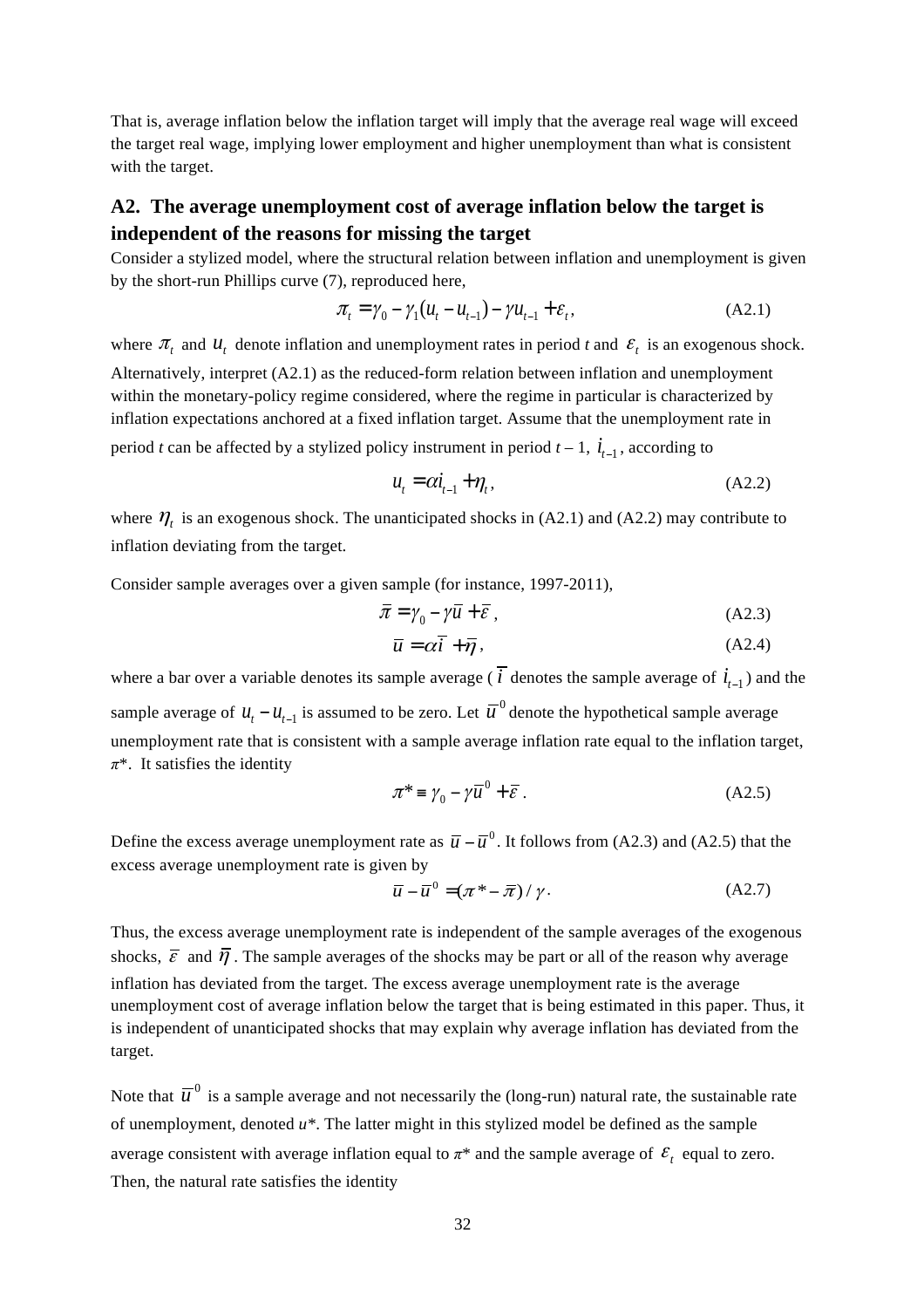$$
\pi^* = \gamma_0 - \gamma u^* \tag{A2.8}
$$

The excess of  $\overline{u}^0$  over the natural rate is given by

$$
\overline{u}^{0} - u^* = (\pi^* - \overline{\pi}) / \gamma + \overline{\varepsilon} / \gamma
$$
 (A2.9)

and depends on the sample average  $\bar{\varepsilon}$  of the shock in the Phillips curve (A2.1).

#### **A3. Steady-state equilibria with unemployment different from the natural rate**

In order to understand what steady-state equilibria are possible, start from the Phillips curve (1), which may represent a New Keynesian Phillips curve or a New Classical Phillips curve, depending on whether the inflation expectations are current expectations of future inflation or previous expectations of current inflation. Consider the unconditional mean, resulting in the long-run Phillips curve (2), reproduced here:

$$
\pi - \pi^e = -\gamma(u - u^*). \tag{A3.1}
$$

Consider now two alternative aggregate demand relations. First, consider a somewhat ad hoc aggregate-demand relation,

$$
u_t - u^* = \sigma(r_t - r_t^*), \tag{A3.2}
$$

where  $r_t$  denotes a real policy rate that the central bank can control,  $r_t^*$  is an exogenous stochastic neutral real interest rate, and  $\sigma$  is a positive constant. Taking the unconditional mean, we have

$$
u - u^* = \sigma(r - r^*)
$$
 (A3.3)

Second, consider a New Keynesian aggregate-demand relation in the form of an Euler condition for the unemployment gap,

$$
u_t - u^* = E_t(u_{t+1} - u^*) + \sigma(r_t - r_t^*),
$$
\n(A3.4)

where  $E_{i} (u_{i+1} - u^*)$  denotes current expectations of the future unemployment gap. This can be derived from the standard Euler condition for the output gap, under the assumption that the output gap is proportional to the unemployment gap with the opposite sign. Taking the unconditional mean, we have

$$
r = r^*.\tag{A3.5}
$$

Assume that in both cases, the central bank follows a policy rule of the form

$$
r_t - r^* = \alpha(\pi_t - \pi^0), \tag{A3.6}
$$

where  $\pi^0$  is a constant determining the intercept of the policy rule and  $\alpha$  is a positive constant. Taking the unconditional mean, we have

$$
r - r^* = \alpha(\pi - \pi^0). \tag{A3.7}
$$

First, consider the ad hoc aggregate demand relation (A3.2) and its unconditional mean, (A3.3). Combining it with the unconditional mean of the policy rule, (A3.7), gives

$$
u - u^* = \sigma \alpha (\pi - \pi^0). \tag{A3.8}
$$

Using this with (A3.1) to eliminate the unemployment gap gives

$$
\pi - \pi^e = -\frac{\gamma \sigma \alpha}{1 + \gamma \sigma \alpha} (\pi^e - \pi^0). \tag{A3.9}
$$

That is, if  $\pi^0 < \pi^e$  and  $\pi^e = \pi^*$ , we will have  $\pi^0 < \pi < \pi^*$  and by (A3.8)  $u > u^*$ . From (A3.3) we will have  $r > r^*$ . Thus, with the ad hoc aggregate-demand relation (A3.2), in a steady state with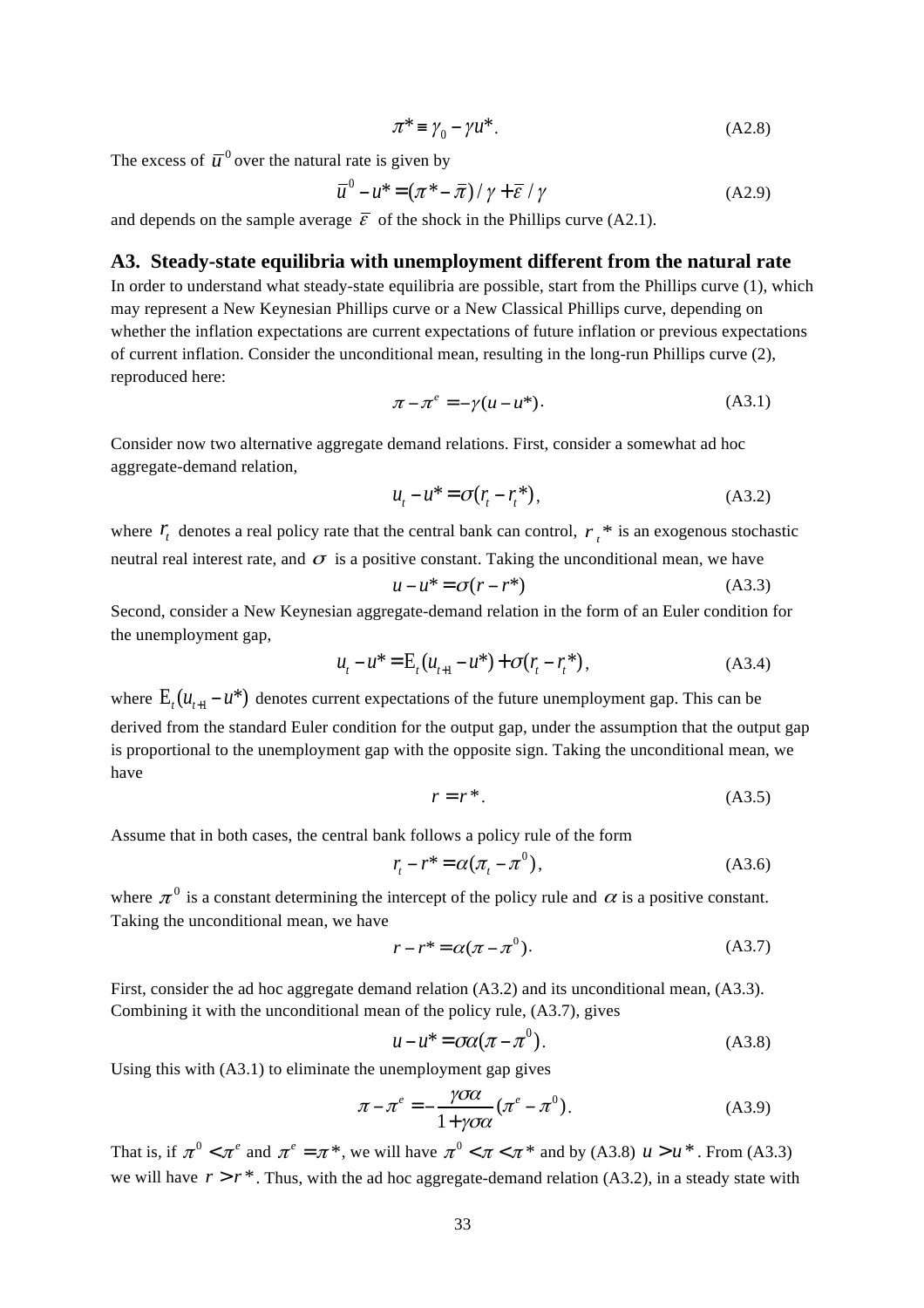inflation expectations equal to the inflation target and inflation below the inflation target, the unemployment is higher than the natural rate and the real policy rate is higher than the neutral real policy rate.

Second, consider the New Keynesian aggregate-demand relation (A3.4) and the relation (A3.5) that follows from its conditional mean. From (A3.7) it follows that  $\pi = \pi^0$ . That is, if  $\pi^0 < \pi^e$  and  $\pi^e = \pi^*$ , we will have  $\pi^0 = \pi < \pi^*$  and  $u > u^*$ . Thus, with the New Keynesian aggregate-demand relation (A3.4), in a steady state with inflation below the inflation target, the unemployment is higher than the natural rate and the real policy rate equals the neutral policy rate.

For both alternative aggregate-demand relations, whether or not the steady-state equilibrium has inflation below target and unemployment above the natural rate is determined by whether or not the constant  $\pi^0$  in the policy rule is below the inflation target.

#### **A4. The short-run NAIRU**

Assume the short-run Phillips curve (A2.1). We may define the short-run NAIRU,  $\overline{u}_t$ , as the unemployment rate that keeps inflation constant. From (A2.1), the change in inflation is given by

$$
\Delta \pi_t = \pi_t - \pi_{t-1} = -\gamma_1 (\Delta u_t - \Delta u_{t-1}) - \gamma \Delta u_{t-1} + \Delta \varepsilon_t, \tag{A4.1}
$$

where Δ denotes the first-difference operator. It follows that the short-run NAIRU will satisfy

$$
0 = -\gamma_1(\overline{u}_t - u_{t-1} - \Delta u_{t-1}) - \gamma \Delta u_{t-1} + \Delta \varepsilon_t, \tag{A4.2}
$$

that is,

$$
\overline{u}_t = u_{t-1} + (1 - \frac{\gamma}{\gamma_1})\Delta u_{t-1} + \frac{1}{\gamma_1}\Delta \varepsilon_t.
$$
\n(A4.3)

The short-run NAIRU depends on two lags of unemployment and the change in the shock.

Given the form of the Phillips curve  $(A2.1)$ , in particular that it is a "level" curve and not an "acceleration" curve (the coefficients on lagged inflation do not sum to unity; they are even zero), for zero shocks, any unemployment rate that remains constant over three quarters (that is, satisfies

 $u_t = u_{t-1} = u_{t-2}$ ) is a short-run NAIRU and satisfies (A4.3).

## **A5. Inflation expectations depending on the unemployment rate**

A possible source of correlation between unemployment and the error term might be inflation expectations depending on unemployment. In (1), if inflation expectations  $\pi_t^e$  were to depend on

unemployment  $u_t$ , the error term  $\epsilon_t$  in (7) would be correlated with  $u_t$ . However, an OLS regression of inflation expectations shows that inflation expectations do not depend on unemployment. As seen in table A1, the coefficient on unemployment is very small and not significant. Even if it were to be significant, the coefficient is so small that it would not matter for the results in the paper.